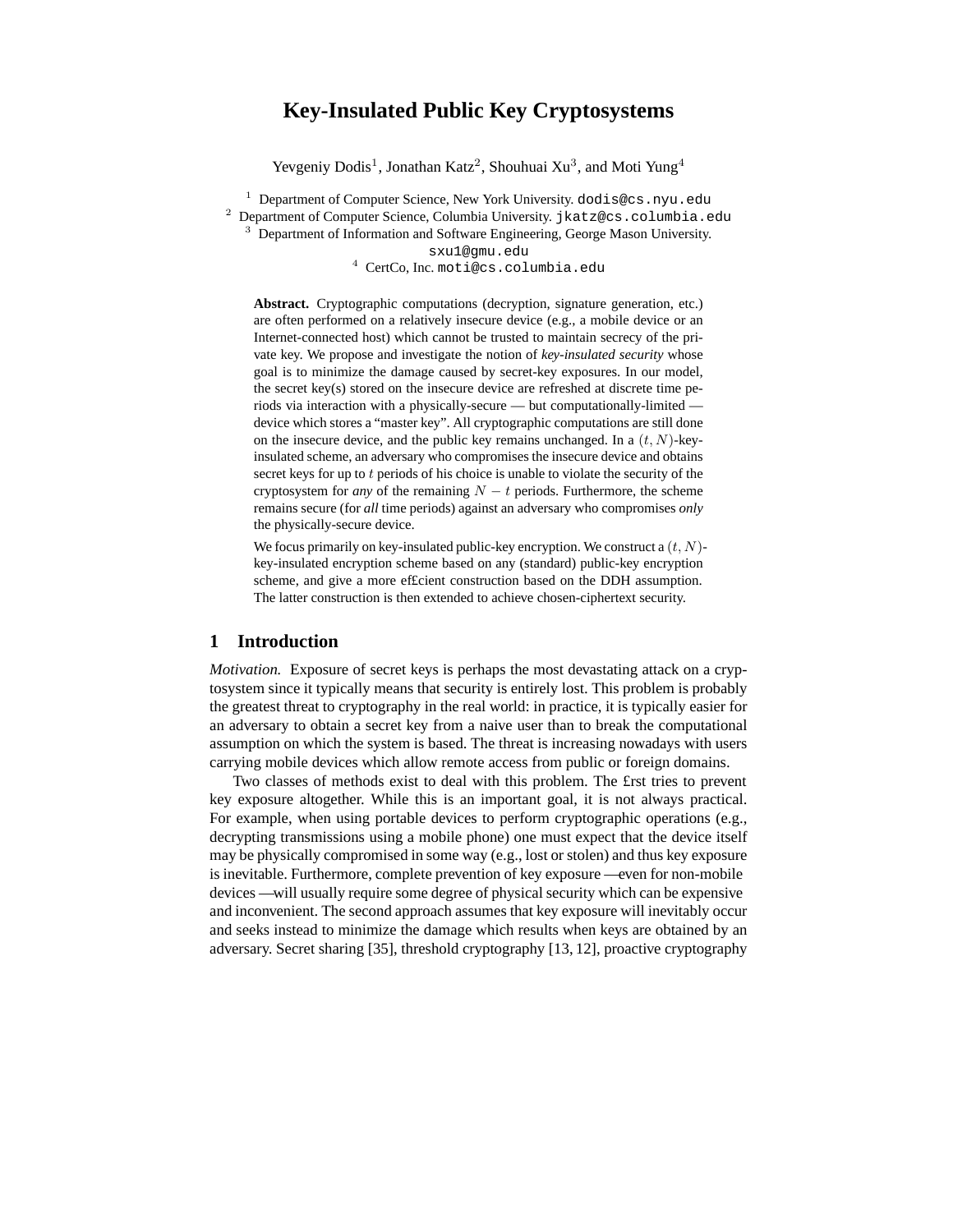[32], exposure-resilient cryptography [9] and forward-secure signatures [3, 5] may all be viewed as different means of taking this approach.

The most successful solution will involve a combination of the above approaches. Physical security may be ensured for a *single* device and thus we may assume that data stored on this device will remain secret. On the other hand, this device may be computationally limited or else not suitable for a particular application and thus we are again faced with the problem that some keys will need to be stored on insecure devices which are likely to be compromised during the lifetime of the system. Therefore, techniques to minimize the damage caused by such compromises must also be implemented.

*Our Model.* We focus here on a notion we term *key-insulated security*. Our model is the following (the discussion here focuses on public-key encryption, yet the term applies equally-well to the case of digital signatures). The user begins by registering a single public key  $PK$ . A "master" secret key  $SK^*$  is stored on a device which is physically secure and hence resistant to compromise. All decryption, however, is done on an insecure device for which key exposure is expected to be a problem. The lifetime of the protocol is divided into distinct periods  $1, \ldots, N$  (for simplicity, one may think of these time periods as being of equal length; e.g., one day). At the beginning of each period, the user interacts with the secure device to derive a temporary secret key which will be used to decrypt messages sent during that period; we denote by  $SK_i$  the temporary key for period i. On the other hand, the public key PK used to encrypt messages does *not* change at each period; instead, ciphertexts are now labeled with the time period during which they were encrypted. Thus, encrypting M in period i results in ciphertext  $\langle i, C \rangle$ .

The insecure device, which does all actual decryption, is vulnerable to repeated key exposures; specifically, we assume that up to  $t < N$  periods can be compromised (where  $t$  is a parameter). Our goal is to minimize the effect such compromises will have. Of course, when a key  $SK_i$  is exposed, an adversary will be able to decrypt messages sent during time period  $i$ . Our notion of security (informally) is that this is all an adversary can do. In particular, the adversary will be unable to determine any information about messages sent during *all* time periods other than those in which a compromise occurred. This is the strongest level of security one can expect in such a model. We call a scheme satisfying the above notion  $(t, N)$ -key-insulated.

If the physically-secure device is completely trusted, we may have this device generate  $(PK, SK^*)$  itself, keep  $SK^*$ , and publish PK. When a user requests a key for period i, the device may compute  $SK_i$  and send it to the user. More involved methods are needed when the physically-secure device is *not* trusted by the user. In this, more difficult case (which we consider here), the user may generate  $(PK, SK)$  himself, publish  $PK$ , and then derive keys  $SK^*$ ,  $SK_0$ . The user then sends  $SK^*$  to the device and stores  $SK_0$  himself. When the user requests a key for period i, the device sends "partial" key  $SK_i'$  to the user, who may then compute the "actual" key  $SK_i$  using  $SK_{i-1}$ and  $SK_i'$ . In this way, the user's security is guaranteed during *all* time periods with respect to the device itself, provided that the knowledge of SK<sup>∗</sup> *alone* is not suf£cient to derive any of the actual keys  $SK_i$ . We note that this strong security guarantee is essential when a single device serves many different users, offering them protection against key exposure. In this scenario, users may trust this device to update their keys, but may not want the device to be able to read their encrypted traf£c. Thus, there is no reason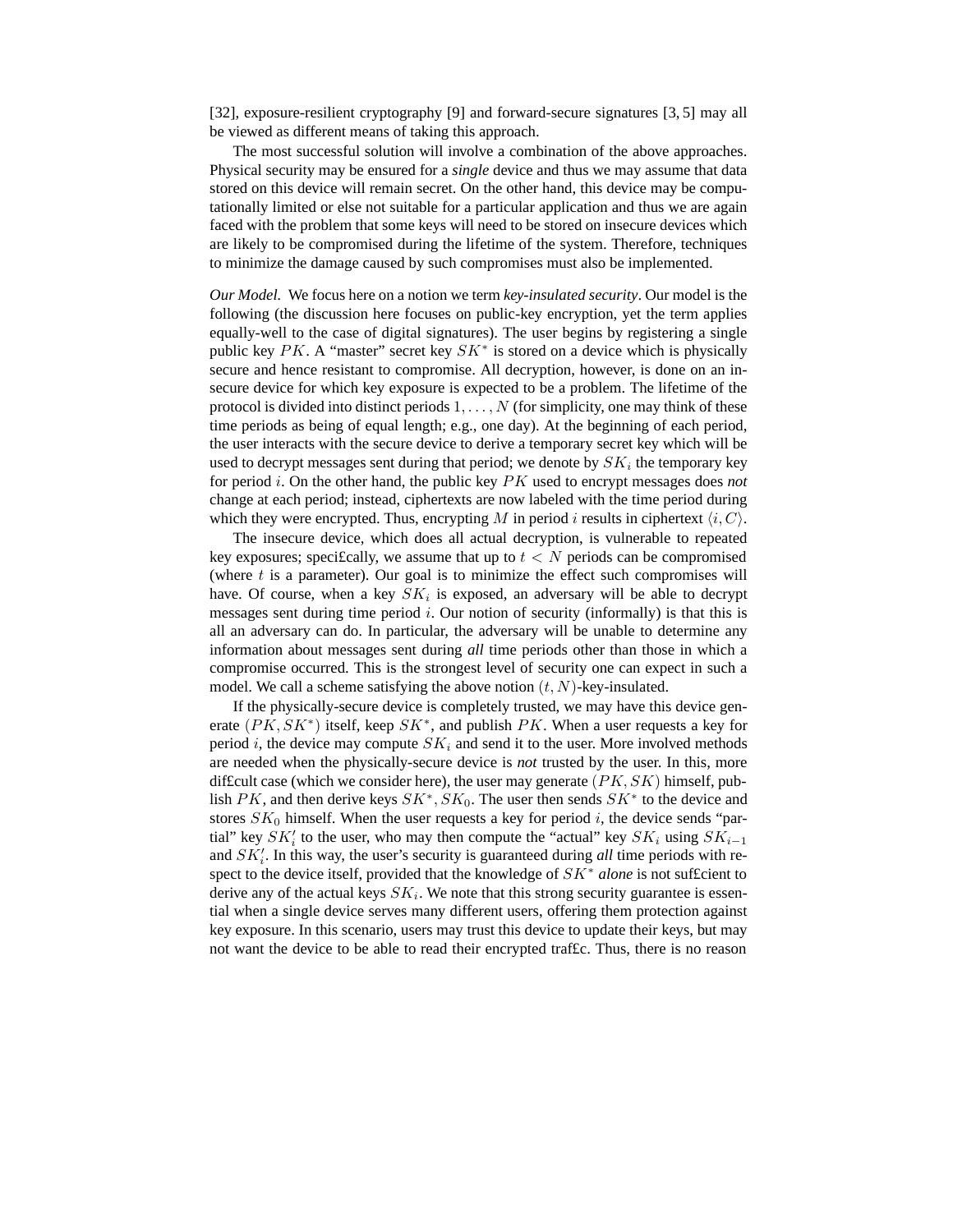this device should have complete (or *any*!) knowledge of their "actual" keys. Finally we note that assuring that the devices are synchronized to the same period (so that only one secret key per period is given by the physically secure device) and that they handle proper authenticated interaction is taken care of by an underlying protocol (which is outside our model).

*Other Applications.* Besides the obvious application to minimizing the risk of key exposures across multiple time periods, key-insulated security may also be used to protect against key exposures across multiple locations, or users. For example, a company may establish a single public key and distribute (different) secret keys to its various employees; each employee is differentiated by his "non-cryptographic ID"  $i$  (e.g., a social security number or last name), and can use his own secret key  $SK_i$  to perform the desired cryptographic operation. This approach could dramatically save on the public key size, and has the property that the system remains secure (for example, encrypted messages remain hidden) for all employees whose keys are not exposed.

A key-insulated scheme may also be used for purposes of delegation [22]; here, a user (who has previously established a public key) delegates his rights in some specified, limited way to a second party. In this way, even if up to  $t$  of the delegated parties' keys are lost, the remaining keys — and, in particular, the user's secret key —- are secure.

Finally, we mention the application of key escrow by legal authorities. For example, consider the situation in which the FBI wants to read email sent to a particular user on a certain date. If a key-insulated scheme (updated daily) is used, the appropriate key for up to t desired days can be given to the FBI without fear that this will enable the FBI to read email sent on other days. A similar application (with weaker security guarantees) was considered by [2].

*Our Contributions.* We introduce the notion of key-insulated security and construct ef- £cient schemes secure under this notion. Although our de£nition may be applied to a variety of cryptographic primitives, we focus here on public-key encryption. In Section 3, we give a generic construction of a  $(t, N)$ -key-insulated encryption scheme based on any (standard) public-key encryption scheme. Section 4 gives a more ef£cient construction which is secure under the DDH assumption. Both of these schemes achieve semantic security; however, we show in Section 5 how the second scheme can be improved to achieve chosen-ciphertext security. In a companion paper [15], we consider key-insulated security of signature schemes.

*Related Work.* Arriving at the right de£nitions and models for the notion we put forth here has been somewhat elusive. For example, Girault [21] considers a notion similar to key-insulated security of signature schemes. However, [21] does not present any formal de£nitions, nor does it present schemes which are provably secure. Recently and concurrently with our work, other attempts at formalizing key-insulated public-key encryption have been made [36, 30]. However, these works consider only a *non-adaptive* adversary who chooses which time periods to expose at the outset of the protocol, whereas we consider the more natural and realistic case of an *adaptive* adversary who may choose which time periods to expose at any point during protocol execution. Furthermore, the solution of [36] for achieving chosen-ciphertext security is proven secure in the random oracle model; our construction of Section 5 is proven secure against chosen-ciphertext attacks in the standard model ([30] does not address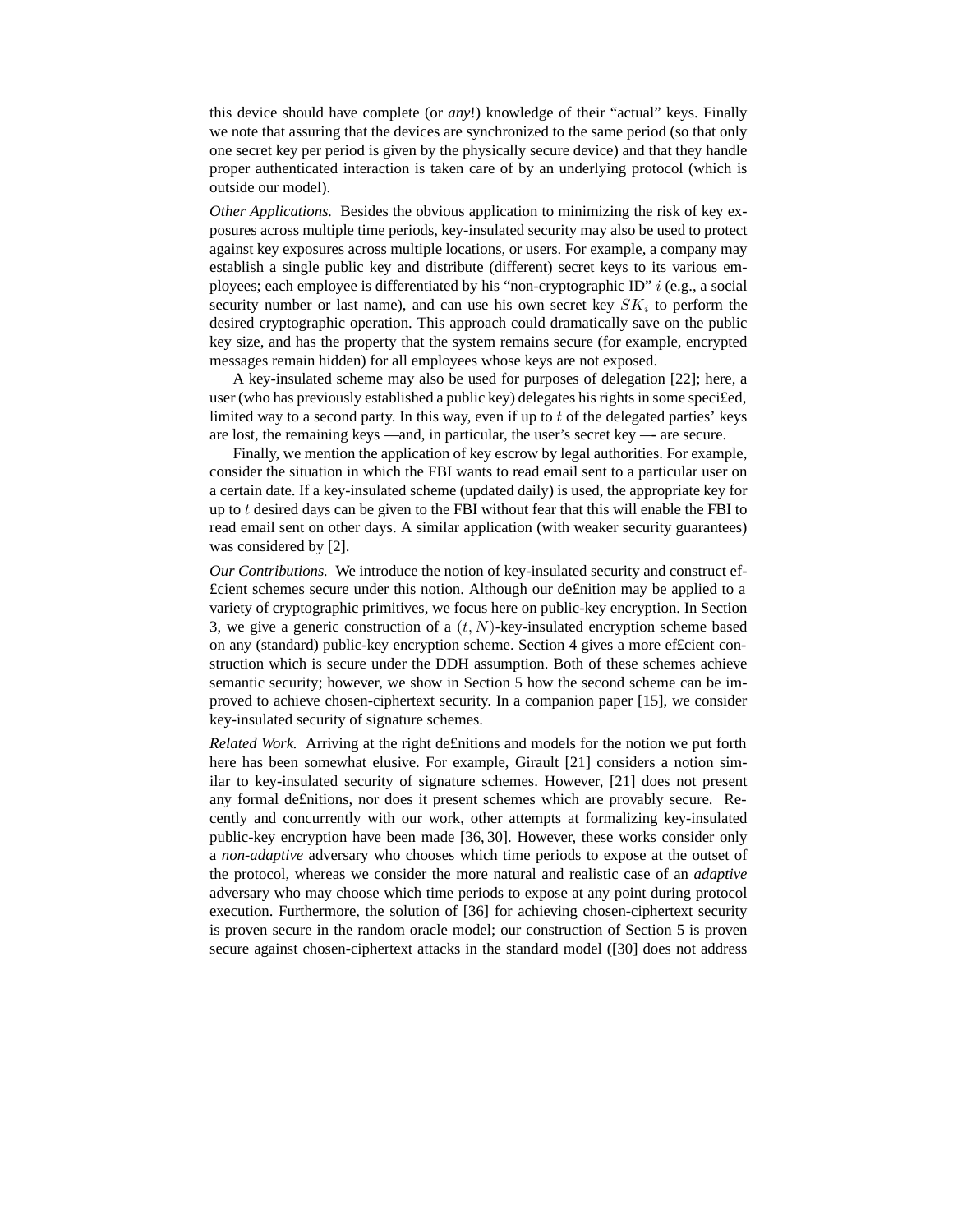chosen-ciphertext security at all). Finally, our de£nition of security is stronger than that considered in [36, 30]. Neither work considers the case of an untrusted, physicallysecure device. Additionally, [30] require only that an adversary cannot fully determine an un-exposed key  $SK_i$ ; we make the much stronger requirement that an adversary cannot break the underlying cryptographic scheme for any (set of) un-exposed periods.

Our notion of security complements the notion of forward security for digital signatures.<sup>1</sup> In this model [3, 5], an adversary who compromises the system during a particular time period obtains *all* the secret information which exists at that point in time. Clearly, in such a setting one cannot hope to prevent the adversary from signing messages associated with future time periods (since the adversary has all relevant information), even though no explicit key exposures happen during those periods. Forwardsecure signatures, however, prevent the adversary from signing messages associated with *prior* time periods. Many improved constructions of forward-secure signatures have subsequently appeared [1, 28, 25, 31].

Our model uses a stronger assumption in that we allow for (a limited amount of) physically-secure storage which is used exclusively for key updates and is not used for the actual cryptographic computations. As a consequence, we are able to obtain a much stronger level of security in that the adversary is unable to sign/decrypt messages at *any* non-compromised time period, both in the future and in the past.

An identity-based encryption scheme may be converted to an  $(N - 1, N)$ -keyinsulated encryption scheme by viewing the period number as an "identity" and having the physically-secure device implement the trusted third party. In fact, our notion of (t, N)-key-insulated encryption *with a fully trusted device* can be viewed as a relaxation of identity-based encryption, where we do not insist on  $t = N - 1$ . Only recently Boneh and Franklin [7] have proposed a practical, identity-based encryption scheme; they also mention the above connection. It should be noted, however, that the security of their scheme is proven in the random oracle model under a very speci£c, numbertheoretic assumption. By focusing on key-insulated security for  $t \ll N$ , as we do here, schemes based on alternate assumptions and/or with improved ef£ciency and functionality may be designed.

### **2 De£nitions**

#### **2.1 The Model**

We now provide a formal model for key-insulated security, focusing on the case of public-key encryption (other key-insulated primitives can be de£ned similarly; e.g., signature schemes are treated in [15]). Our de£nition of a key-updating encryption scheme parallels the de£nition of a key-evolving signature scheme which appears in [5], with one key difference: in a key-updating scheme there is some data (in particular,  $SK^*$ ) which is never erased since it is stored on a physically-secure device. However, since the physically-secure device may not be fully trusted, new security concerns arise.

**De£nition 1.** *A* key-updating (public-key) encryption scheme *is a 5-tuple of poly-time*  $algorithms (\mathcal{G}, \mathcal{U}^*, \mathcal{U}, \mathcal{E}, \mathcal{D})$  *such that:* 

<sup>&</sup>lt;sup>1</sup> Although forward-security also applies to public-key encryption, forward-secure encryption schemes are not yet known. The related notion of "perfect forward secrecy" [14], where the parties exchange ephemeral keys on a per-session basis, is incomparable to our notion here.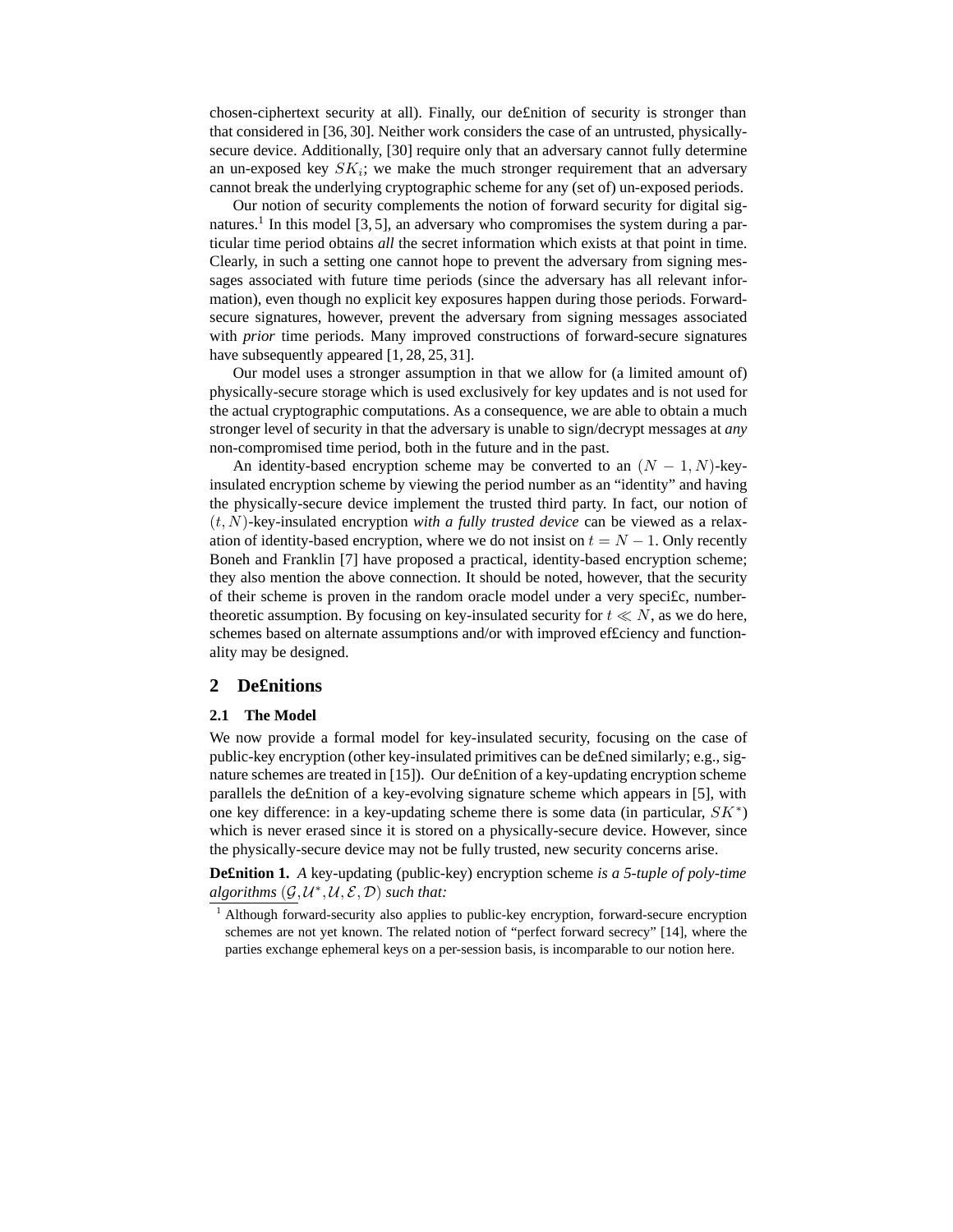- **–** G*, the* key generation algorithm*, is a probabilistic algorithm which takes as input a security parameter* 1 <sup>k</sup> *and the total number of time periods* N*. It returns a public key* PK*, a master key* SK<sup>∗</sup> *, and an initial key* SK0*.*
- **–** U ∗ *, the* device key-update algorithm*, is a deterministic algorithm which takes as input an index i for a time period* (*throughout, we assume*  $1 \leq i \leq N$ ) *and the*  $\mathit{master}$   $\mathit{key}$   $\mathit{SK}^*$ . It returns the partial secret  $\mathit{key}$   $\mathit{SK}'_i$  for time period  $i.$
- **–** U*, the* user key-update algorithm*, is a deterministic algorithm which takes as input*  $an$  *index i*, *secret*  $key$   $SK_{i-1}$ *, and a partial secret key*  $SK'_{i}$ *. It returns secret key*  $SK_i$  *for time period i (and erases*  $SK_{i-1}, SK'_i$ ).
- **–** E*, the* encryption algorithm*, is a probabilistic algorithm which takes as input a public-key*  $PK$ , *a time period i*, *and a message* M. It *returns a ciphertext*  $\langle i, C \rangle$ .
- **–** D*, the* decryption algorithm*, is a deterministic algorithm which takes as input a secret* key  $SK_i$  and a ciphertext  $\langle i, C \rangle$ . It returns a message M or the special *symbol* ⊥*.*

*We require that for all messages*  $M$ ,  $\mathcal{D}_{SK_i}(\mathcal{E}_{PK}(i,M)) = M$ .

A key-updating encryption scheme is used as one might expect. A user begins by generating  $(PK, SK^*, SK_0) \leftarrow \mathcal{G}(1^k, N)$ , registering PK in a central location (just as he would for a standard public-key scheme), storing  $SK^*$  on a physically-secure device, and storing  $SK_0$  himself. At the beginning of time period i, the user requests  $SK_i' = U^*(i, SK^*)$  from the secure device. Using  $SK_i'$  and  $SK_{i-1}$ , the user may compute  $SK_i = U(i, SK_{i-1}, SK'_i)$ . This key may be used to decrypt messages sent during time period i without further access to the device. After computation of  $SK_i$ , the user must erase  $SK_i'$  and  $SK_{i-1}$ . Note that encryption is always performed with respect to a £xed public key PK which need not be changed. Also note that the case when the device is fully trusted corresponds to  $SK_0 = \perp$  and  $SK_i = SK'_i$ .

*Random-Access Key Updates.* All the schemes we construct will have a useful property we call *random-access key updates*. For any current period j and any desired period i, it is possible to update the secret key from  $SK_j$  to  $SK_i$  in "one shot". Namely, we can generalize the key updating algorithms  $\mathcal{U}^*$  and  $\mathcal{U}$  to take a pair of periods i and j such that  $\mathcal{U}^*((i,j),SK^*)$  outputs the partial key  $SK'_{ij}$  and  $\mathcal{U}((i,j), SK_j, SK'_{ij})$  outputs  $SK_i$ . Our definition above implicitly fixes  $j = i - 1$ . We remark that random-access key updates are impossible to achieve in the forward-security model.

#### **2.2 Security**

The are three types of exposures we protect against: (1) ordinary *key exposure*, which models (repeated) compromise of the insecure storage (i.e., leakage of  $SK_i$ ); (2) *keyupdate* exposure, which models (repeated) compromise of the insecure device during the key-updating step (i.e., leakage of  $SK_{i-1}$  and  $SK_i'$ ); and (3) *master key exposure*, which models compromise of the physically-secure device (i.e., leakage of  $SK^*$ ; this includes the case when the device itself is untrusted).

To formally model key exposure attacks, we give the adversary access to two (possibly three) types of oracles. The £rst is a *key exposure oracle*  $\text{Exp}_{SK^*,SK_0}(\cdot)$  which, on input *i*, returns the temporary secret key  $SK_i$  (note that  $SK_i$  is uniquely defined by  $SK^*$  and  $SK_0$ ). The second is a *left-or-right encryption oracle* [4],  $LR_{PK,b}(\cdot, \cdot, \cdot)$ ,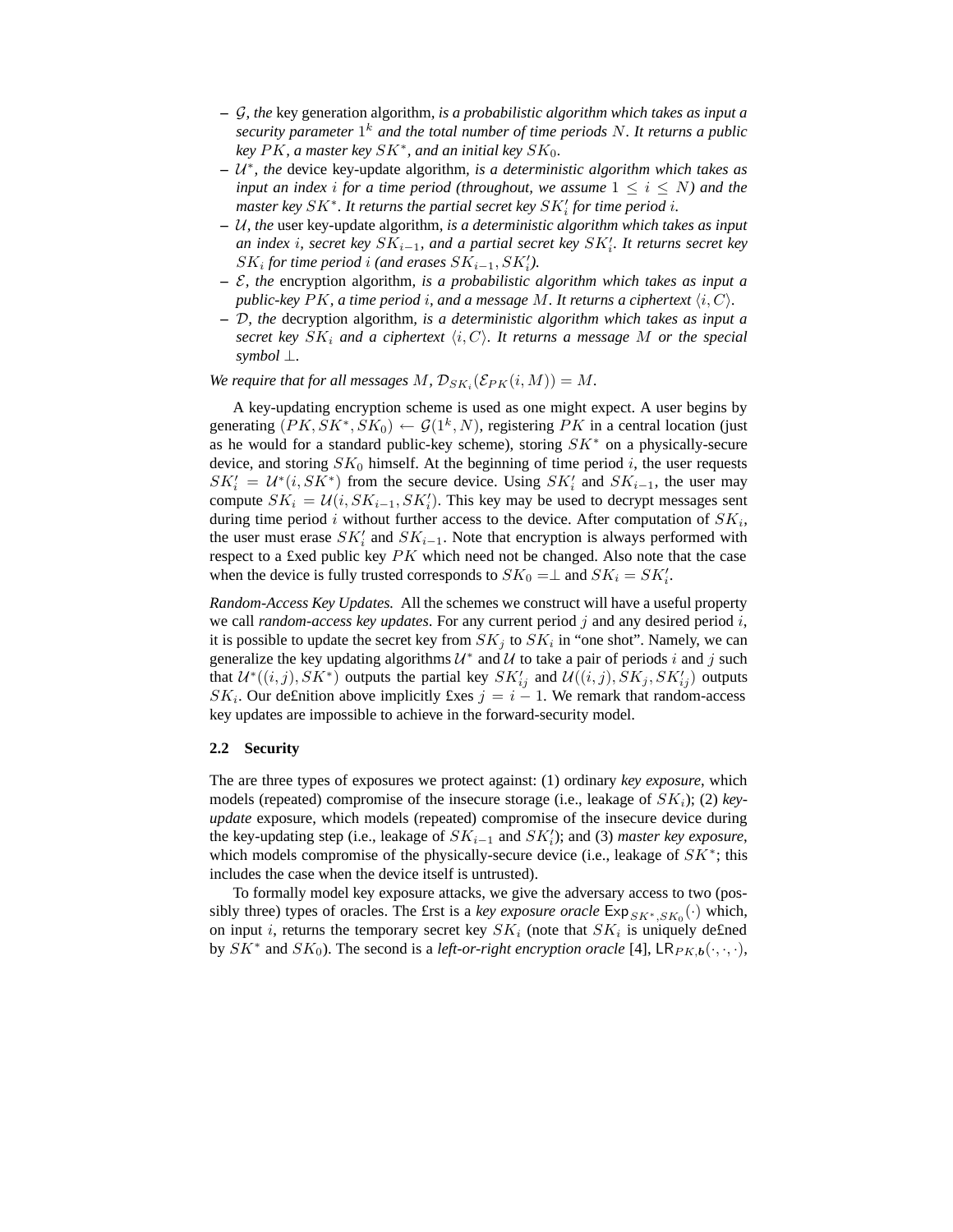where  $\mathbf{b} = b_1 \dots b_N \in \{0,1\}^N$ , defined as:  $\mathsf{LR}_{PK,b}(i, M_0, M_1) \stackrel{\text{def}}{=} \mathcal{E}_{PK}(i, M_{b_i})$ . This models encryption requests by the adversary for time periods and message pairs of his choice. We allow the adversary to interleave encryption requests and key exposure requests, and in particular the key exposure requests of the adversary may be made adaptively and in any order. Finally, we may also allow the adversary access to a *decryption oracle*  $\mathcal{D}_{SK^*,SK_0}^*(\cdot)$  that, on input  $\langle i, C \rangle$ , computes  $\mathcal{D}_{SK_i}(\langle i, C \rangle)$ . This models a chosen-ciphertext attack by the adversary.

The vector  **for the left-or-right oracle will be chosen randomly, and the adversary** succeeds by guessing the value of  $b_i$  for any un-exposed time period i. Informally, a scheme is secure if any probabilistic polynomial time (PPT) adversary has success negligibly close to 1/2. More formally:

**Definition 2.** Let  $\Pi = (\mathcal{G}, \mathcal{U}^*, \mathcal{U}, \mathcal{E}, \mathcal{D})$  be a key-updating encryption scheme. For ad*versary* A*, de£ne the following:*

$$
\begin{aligned} \mathsf{Succ}_{A,\Pi}(k) & \stackrel{\text{def}}{=} \Pr\left[ (PK, SK^*, SK_0) \leftarrow \mathcal{G}(1^k, N); \mathbf{b} \leftarrow \{0, 1\}^N; \\ (i, b') & \leftarrow A^{\mathsf{LR}_{PK, \mathbf{b}}(\cdot, \cdot, \cdot), \mathsf{Exp}_{SK^*, SK_0}(\cdot), \mathcal{O}(\cdot)}(PK) : b' = b_i \right], \end{aligned}
$$

 $\omega$  *where i* was never submitted to  $\mathsf{Exp}_{SK^*,SK_0}(\cdot)$ , and  $\mathcal{O}(\cdot) = \perp$  for a plaintext-only at- $\text{tack}$  and  $\mathcal{O}(\cdot) = \mathcal{D}_{SK^*,SK_0}^*(\cdot)$  for a chosen-ciphertext attack (in the latter case the *adversary is not allowed to query*  $\mathcal{D}^*(\langle i, C \rangle)$  *if*  $\langle i, C \rangle$  *was returned by*  $\mathsf{LR}(i, \cdot, \cdot)$ *).*  $\Pi$ *is* (t, N)-key-insulated *if, for any* PPT A *who submits at most* t *requests to the keyexposure oracle,*  $|\text{Succ}_{A,\Pi}(k) - 1/2|$  *is negligible.* 

As mentioned above, we may also consider attacks in which an adversary breaks in to the user's storage while a key update is taking place (i.e., the exposure occurs between two periods i − 1 and i); we call this a *key-update exposure* at period i. In this case, the adversary receives  $SK_{i-1}$ ,  $SK_i'$ , and (can compute)  $SK_i$ . Informally, we say a scheme has *secure key updates* if a key-update exposure at period i is equivalent to key exposures at periods  $i - 1$  and i and no more. More formally:

**De£nition 3.** *Key-updating encryption scheme* Π *has* secure key updates *if the view of any adversary* A *making a key-update exposure request at period* i *can be perfectly simulated by* an adversary  $A'$  who makes key exposure requests at periods  $i - 1$  and i.

This property is desirable in real-world implementations of a key-updating encryption scheme since an adversary who gains access to the user's storage is likely to have access for several consecutive time periods (i.e., until the user detects or re-boots), including the key updating steps.

We also consider attacks which compromise the physically-secure device (this includes attacks in which this device is untrusted). Here, our de£nition requires that the encryption scheme be secure against an adversary which is given  $SK^*$  as input. Note that we do *not* require security against an adversary who compromises both the user's storage and the secure device —in our model this is impossible since, given  $SK^*$  and  $SK_i$ , an adversary can compute  $SK_j$  (at least for  $j > i$ ) by himself.

**Definition 4.** Let  $\Pi$  be a key-updating scheme which is  $(t, N)$ -key-insulated. For any *adversary* B*, de£ne the following:*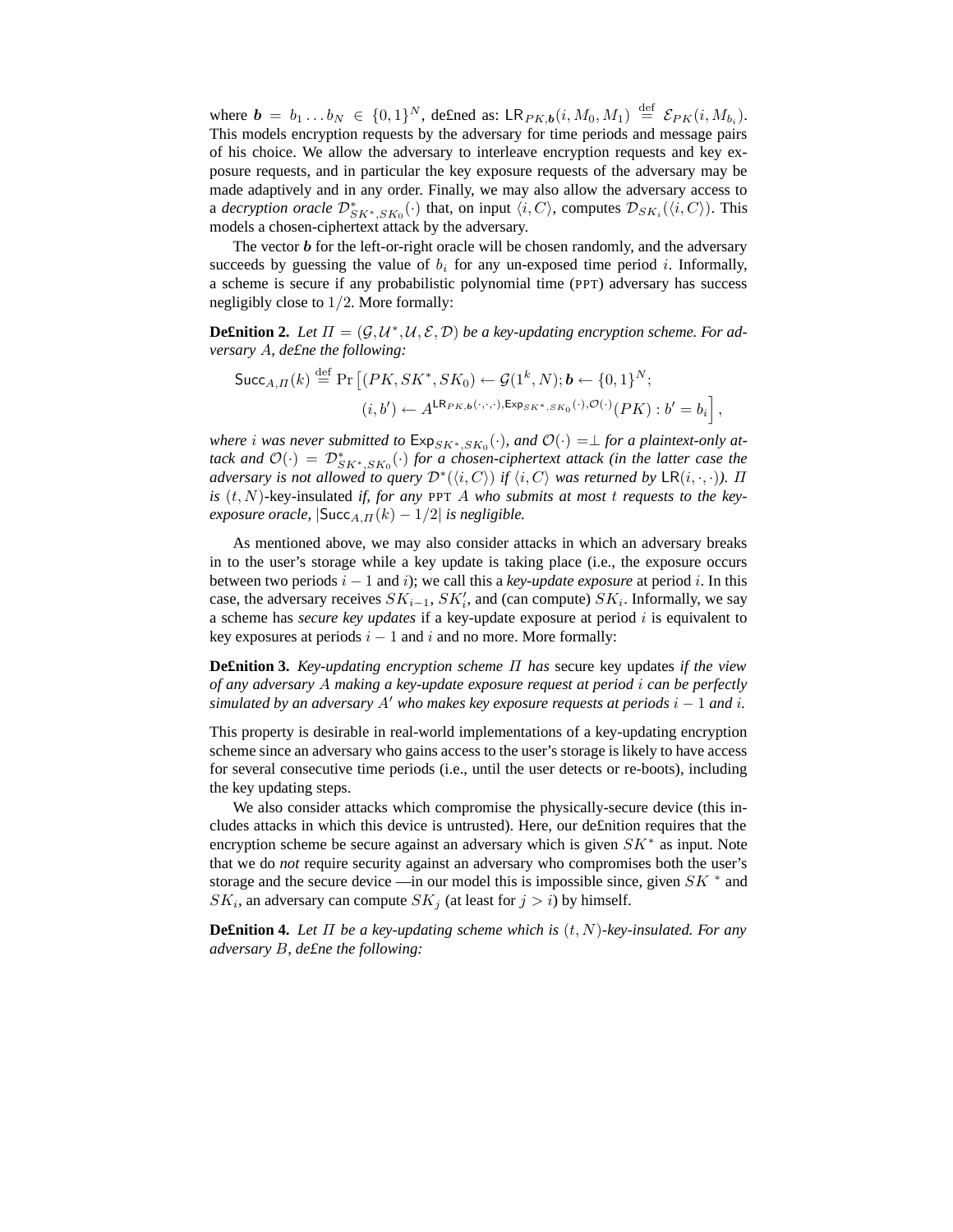$$
\begin{aligned} \mathsf{Succ}_{B,\Pi}(k) & \stackrel{\text{def}}{=} \Pr\left[ (PK, SK^*, SK_0) \leftarrow \mathcal{G}(1^k, N); \mathbf{b} \leftarrow \{0, 1\}^N; \\ (i, b') & \leftarrow B^{\mathsf{LR}_{PK, \mathbf{b}}(\cdot, \cdot, \cdot), \mathcal{O}(\cdot)}(PK, SK^*) : b' = b_i \right], \end{aligned}
$$

*where*  $\mathcal{O}(\cdot) = \perp$  *for a plaintext-only attack and*  $\mathcal{O}(\cdot) = \mathcal{D}_{SK^*,SK_0}^*(\cdot)$  *for a chosenciphertext attack (in the latter case the adversary is not allowed to query*  $\mathcal{D}^*(\langle i, C \rangle)$  *if*  $\langle i, C \rangle$  *was returned by*  $LR(i, \cdot, \cdot)$ *).*  $\Pi$  *is strongly*  $(t, N)$ -key-insulated *if, for any* PPT B,  $|\text{Succ}_{B,\Pi}(k) - 1/2|$  *is negligible.* 

### **3 Generic Semantically-Secure Construction**

Let  $(G, E, D)$  be any semantically secure encryption scheme. Rather than giving a separate (by now, standard) definition, we may view it simply as a  $(0, 1)$ -key-insulated scheme. Namely, only one secret key  $SK$  is present, and any PPT adversary, given  $PK$  and the left-or-right-oracle  $LR_{PK,b}$ , cannot predict b with success non-negligibly different from 1/2. Hence, our construction below can be viewed as an ampli£cation of a  $(0, 1)$ -key-insulated scheme into a general  $(t, N)$ -key-insulated scheme.

We will assume below that t,  $\log N = O(poly(k))$ , where k is our security parameter. Thus, we allow exponentially-many periods, and can tolerate exposure of any polynomial number of keys. We assume that E operates on messages of length  $\ell = \ell(k)$ , and construct a  $(t, N)$ -key-insulated scheme operating on messages of length  $L = L(k)$ .

*Auxiliary De£nitions.* We need two auxiliary de£nitions: that of an *all-or-nothing transform* [34, 8] (AONT) and a *cover-free family* [18, 16]. Informally, an AONT splits the message M into n secret shares  $x_1, \ldots, x_n$  (and possibly one public share z), and has the property that (1) the message M can be ef£ciently recovered from *all* the shares  $x_1, \ldots, x_n, z$ , but (2) missing even a single share  $x_j$  gives "no information" about M. As such, it is a generalization of  $(n-1, n)$ -secret sharing. We formalize this, modifying the conventional de£nitions [8, 9] to a form more compatible with our prior notation.

**Definition 5.** An efficient randomized transformation T is called an  $(L, \ell, n)$ -AONT if: *(1) on input*  $M \in \{0,1\}^L$ , T *outputs*  $(X, z) \stackrel{\text{def}}{=} (x_1, \ldots, x_n, z)$ , *where*  $x_j \in \{0,1\}^{\ell}$ ; *(2) there exists an effcient inverse function*  $I$  *such that*  $I(X, z) = M$ *; (3)*  $T$  *satisfes the indistinguishability property described below.*

*Let*  $X_{-j} = (x_1, \ldots, x_{j-1}, x_{j+1}, \ldots, x_n)$  *and*  $\mathcal{T}_{-j}(M) = (X_{-j}, z)$ *, where*  $(X, z)$  ←  $\mathcal{T}(M)$ *. De£ne the left-or-right oracle*  $\mathsf{LR}_b(j, M_0, M_1) \stackrel{\text{def}}{=} \mathcal{T}_{-j}(M_b)$ *, where*  $b \in \{0, 1\}$ *. For any* PPT A, we let  $\textsf{Succ}_{A,\mathcal{T}}(k) \stackrel{\text{def}}{=} \Pr[b \leftarrow \{0,1\}; b' \leftarrow A^{\textsf{LR}_b(\cdot,\cdot,\cdot)}(1^k) : b' = b].$ *We require that*  $|\text{Succ}_{A,\mathcal{T}}(k) - 1/2|$  *is negligible.* 

A family of subsets  $S_1 \ldots S_N$  over some universe U is said to be *t*-cover-free if no *t* subsets  $S_{i_1}, \ldots, S_{i_t}$  contain a (different) subset  $S_{i_0}$ ; in other words, for all  $\{i_0, \ldots, i_t\}$ with  $i_0 \notin \{i_1, \ldots, i_t\}$ , we have  $S_{i_0} \not\subseteq \bigcup_{j=1}^t S_{i_j}$ . A family is said to be  $(t, \alpha)$ -cover*free*, where  $0 < \alpha < 1$ , if, for all  $\{i_0, \ldots, i_t\}$  with  $i_0 \notin \{i_1, \ldots, i_t\}$ , we have  $|S_{i_0} \setminus \cup_{j=1}^t S_{i_j}| \geq \alpha |S_{i_0}|$ . Such families are well known and have been used several times in cryptographic applications [10, 29, 20]. In what follows, we £x  $\alpha = 1/2$  for simplicity, and will use the following (essentially optimal) result, non-constructively proven by [18] and subsequently made ef£cient by [29, 24].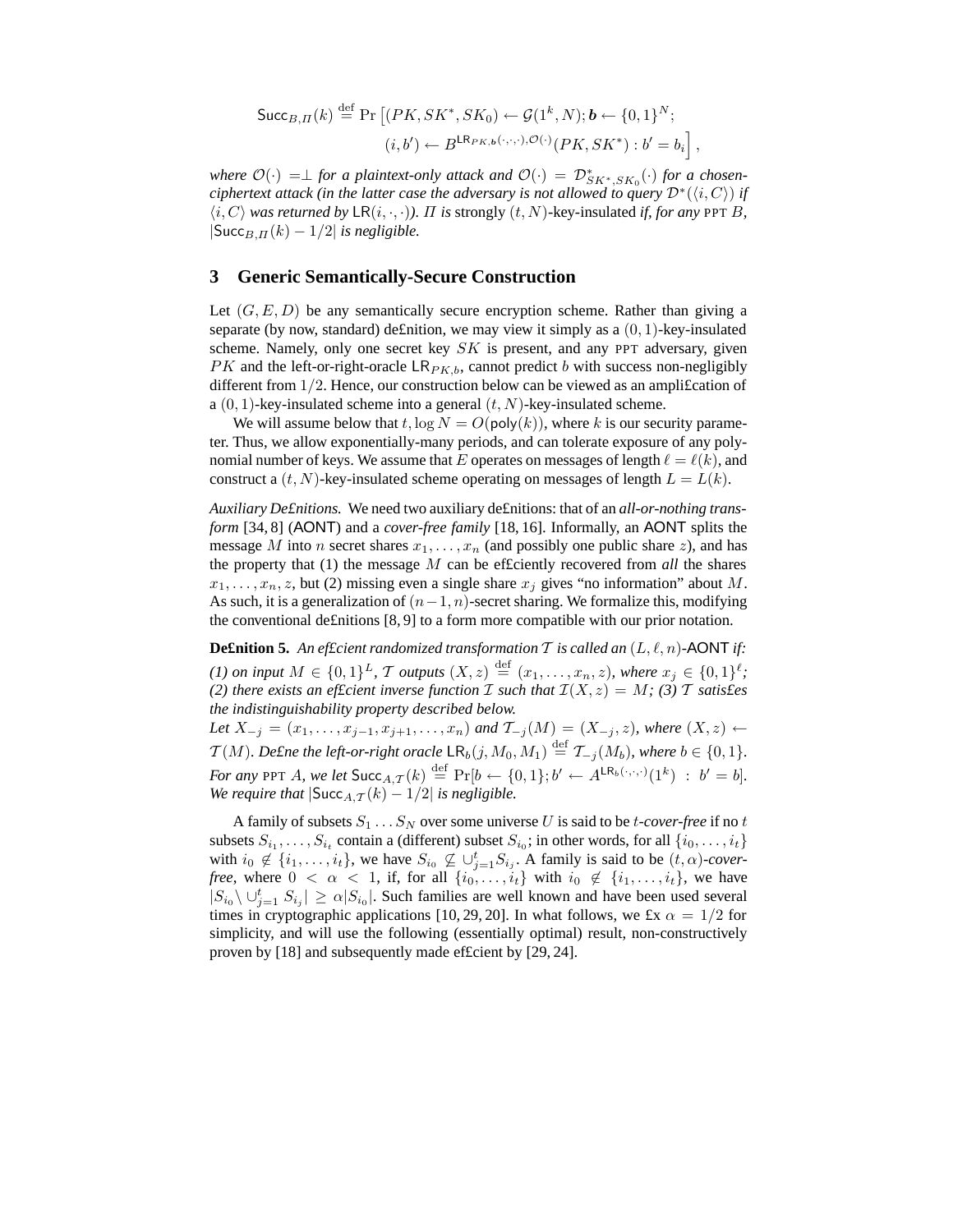**Theorem 1** ([18, 29, 24]). For any N and t, one can efficiently construct a  $(t, \frac{1}{2})$ -cover*free collection of* N *subsets*  $S_1, \ldots, S_N$  *of*  $U = \{1, \ldots, u\}$ *, with*  $|S_i| = n$  *for all i*, *satisfying:*  $u = \Theta(t^2 \log N)$  *and*  $n = \Theta(t \log N)$ *.* 

Since we assumed that t,  $\log N = O(\text{poly}(k))$ , we have  $u, n = O(\text{poly}(k))$  as well.

*Construction.* For simplicity, we £rst describe the scheme which is not strongly secure (see De£nition 4), and then show a modi£cation making it strongly secure. Let  $S_1, \ldots, S_N \subset [u] \stackrel{\text{def}}{=} \{1 \ldots u\}$  be the  $(t, \frac{1}{2})$ -cover-free family of *n*-element sets, as given by Theorem 1. Also, let T be a secure  $(L, \ell, n)$ -AONT. Our  $(t, N)$ -key-insulated scheme will have a set of u independent encryption/decryption keys  $(s_k, pk_r)$  for our basic encryption E, of which only the subset  $S_i$  will be used at time period i. Specifically, the public key of the scheme will be  $PK = \{pk_1, \ldots, pk_u\}$ , the secret key at time i will be  $SK_i = \{sk_r : r \in S_i\}$ , and the master key (for now) will be  $SK^* = \{sk_1, \ldots, sk_u\}$ . We define the encryption of  $M \in \{0,1\}^L$  at time period *i* as:

$$
\mathcal{E}_{PK}(i,M) = \langle i, (E_{pk_{r_1}}(x_1), \ldots, E_{pk_{r_n}}(x_n), z) \rangle,
$$

where  $(x_1, \ldots, x_n, z) \leftarrow \mathcal{T}(M)$  and  $S_i = \{r_1, \ldots, r_n\}$ . To decrypt  $\langle i, (y_1, \ldots, y_n, z) \rangle$ using  $SK_i = \{sk_r : r \in S_i\}$ , the user £rst recovers the  $x_j$ 's from the  $y_j$ 's using D, and then recovers the message  $M = \mathcal{I}(x_1, \ldots, x_n, z)$ . Key updates are trivial: the device sends the new key  $SK_i$  and the user erases the old key  $SK_{i-1}$ . Obviously, the scheme supports secure key updates as well as random-access key updates.

*Security.* We informally argue the  $(t, N)$ -key-insulated security of this scheme (omitting the formal proof due to space limitations). The de£nition of the AONT implies that the system is secure at time period i provided the adversary misses *at least one* key  $sk_r$ , where  $r \in S_i$ . Indeed, semantic security of E implies that the adversary completely misses the shares encrypted with  $sk_r$  in this case, and hence has no information about the message M. On the other hand, if the adversary learn any t keys  $SK_{i_1}, \ldots, SK_{i_t}$ , he learns the auxiliary keys  $\{sk_r : r \in S_{i_1} \cup S_{i_2} \dots \cup S_{i_t}\}\.$  Hence, the necessary and sufficient condition for  $(t, N)$ -key-insulated security is exactly the t-cover freeness of the  $S_i$ 's! The parameter  $\alpha = \frac{1}{2}$  is used to improve the exact security of our reduction.

**Theorem 2.** The generic scheme  $\Pi$  described above is  $(t, N)$ -key-insulated with se*cure key updates, provided*  $(G, E, D)$  *is semantically-secure,*  $T$  *is a secure*  $(L, \ell, n)$ *-*AONT, and the family  $S_1, \ldots, S_N$  is  $(t, \frac{1}{2})$ -cover-free. Specifically, breaking the secu*rity of*  $\Pi$  *with advantage*  $\varepsilon$  *implies the same for either*  $(G, E, D)$  *or*  $T$  *with advantage at least*  $\Omega(\varepsilon/t)$ *.* 

*Strong Key-Insulated Security.* The above scheme is not *strongly* (t, N)-key-insulated since the device stores all the secret keys  $(sk_1, \ldots, sk_u)$ . However, we can easily £x this problem. The user generates one extra key pair  $(sk_0, pk_0$ ). It publishes  $pk_0$  together with the other public keys, but keeps  $sk_0$  for itself (never erasing it). Assuming now that T produces  $n + 1$  secret shares  $x_0, \ldots, x_n$  rather than n, we just encrypt the £rst share  $x_0$  with  $pk_0$  (and the others, as before, with the corresponding keys in  $S_i$ ). Formally, let  $S_i' = S_i \cup \{0\}$ , the master key is still  $SK^* = \{sk_1, \ldots, sk_u\}$ , but now  $PK =$  $\{pk_0, pk_1, \ldots, pk_u\}$  and the *i*-th secret key is  $SK_i = \{sk_r : r \in S'_i\}$ . Strong keyinsulated security of this scheme follows a similar argument as in Theorem 2.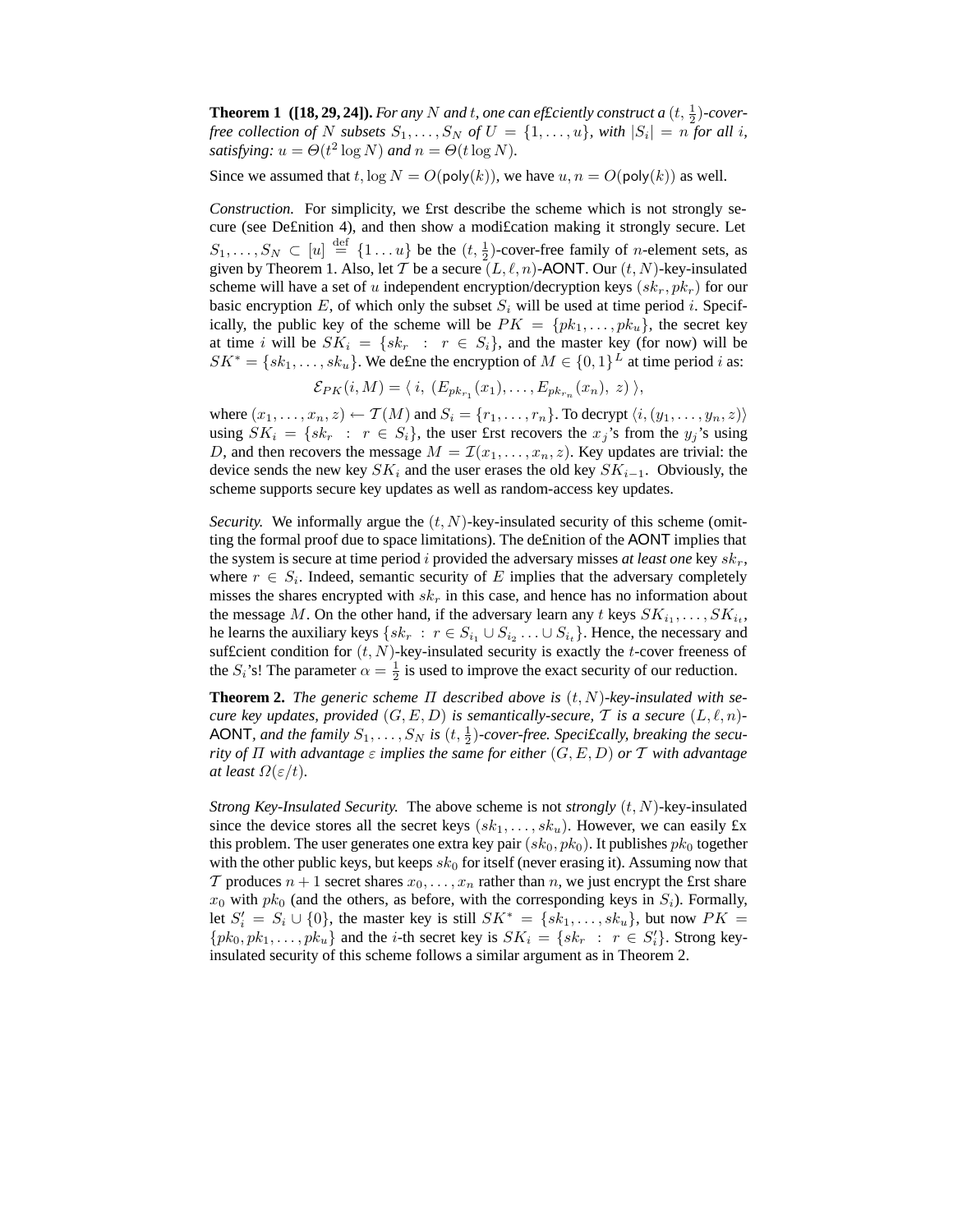*Ef£ciency*. The main parameters of the scheme are: (1) the size of  $PK$  and  $SK^*$  are both  $u = O(t^2 \log N)$ ; and (2) the user's storage and the number of local encryptions per global encryption are both  $n = O(t \log N)$ . In particular, the surprising aspect of our construction is that it supports an *exponential* number of periods N and the main parameters depend mainly on  $t$ , the number of exposures we allow. Since  $t$  is usually quite small (say,  $t = O(1)$  and certainly  $t \ll N$ ), we obtain good parameters considering the generality of the scheme. (In Section 4 we use a speci£c encryption scheme and achieve  $|PK|, |SK^*| = O(t)$  and  $|SK_i| = O(1)$ .)

Additionally, the choice of a secure  $(L, \ell, n)$ -AONT defines the tradeoff between the number of encrypted bits L compared to the total encryption size, which is  $(\beta n\ell + |z|)$ , where  $\beta$  is the expansion of E, and |z| is the size of the public share. In particular, if  $L = \ell$ , we can use any traditional  $(n - 1, n)$ -secret sharing scheme (e.g., Shamir's scheme [35], or even XOR-sharing: pick random  $x_j$ 's subject to  $M = \bigoplus x_j$ ). This way we have no public part, but the ciphertext increases by a factor of  $\beta n$  as compared to the plaintext. Computationally-secure AONT's allow for better tradeoffs. For example, using either the computational secret sharing scheme of [27], or the AONT constructions of [9], we can achieve  $|z| = L$ , while  $\ell$  can be as small as the security parameter k (in particular,  $\ell \ll L$ ). Thus, we get *additive* increase  $\beta n\ell$ , which is essentially independent of L. Finally, in the random oracle model, we could use the construction of [8] achieving  $|z| = 0$ ,  $L = \ell(n - 1)$ , so the ciphertext size is  $\beta \ell n \approx \beta L$ . Finally, in practice one would use the above scheme to encrypt a random key  $K$  (which is much shorter than  $M$ ) for a symmetric-key encryption scheme, and concatenate to this the symmetric-key encryption of  $M$  using  $K$ .

*Adaptive vs. Non-adaptive adversaries.* Theorem 2 holds for an *adaptive* adversary who makes key exposure requests based on all information collected so far. We notice, however, that both the security and the ef£ciency of our construction could be somewhat improved for non-adaptive adversaries, who choose the key-exposure periods  $i_1, \ldots, i_t$ at the outset of the protocol (which is the model of [36, 30, 2]). For example, it is easy to see that we no longer lose the factor  $t$  in the security of our reduction in Theorem 2. As for the efficiency, instead of using an AONT (which is essentially an  $(n - 1, n)$ -secret sharing scheme), we can now use any  $(n/2, n)$ -"ramp" secret sharing scheme [6]. This means that *n* shares reconstruct the secret, but any  $n/2$  shares yield no information about the secret. Indeed, since our family is  $(t, \frac{1}{2})$ -cover-free, any non-exposed period will have the adversary miss more than half of the relevant secret keys. For non-adaptive adversaries, we know at the outset which secret keys are non-exposed, and can use a simple hybrid argument over these keys to prove the security of the modi£ed scheme. For example, we can use the "ramp" generalization of Shamir's secret sharing scheme<sup>2</sup> proposed by Franklin and Yung [19], and achieve  $L = \ln/2$  instead of  $L = \ell$  resulting from regular Shamir's  $(n - 1, n)$ -scheme.

<sup>&</sup>lt;sup>2</sup> Here the message length  $L = \ln/2$ , and the  $\ell$ -bit parts  $m_1, \ldots, m_{n/2}$  of M are viewed as the  $n/2$  lower order coefficients of an otherwise random polynomial of degree  $(n - 1)$  over  $GF[2^{\ell}]$ . This polynomial is then evaluated at n points of  $GF[2^{\ell}]$  to give the £nal n shares.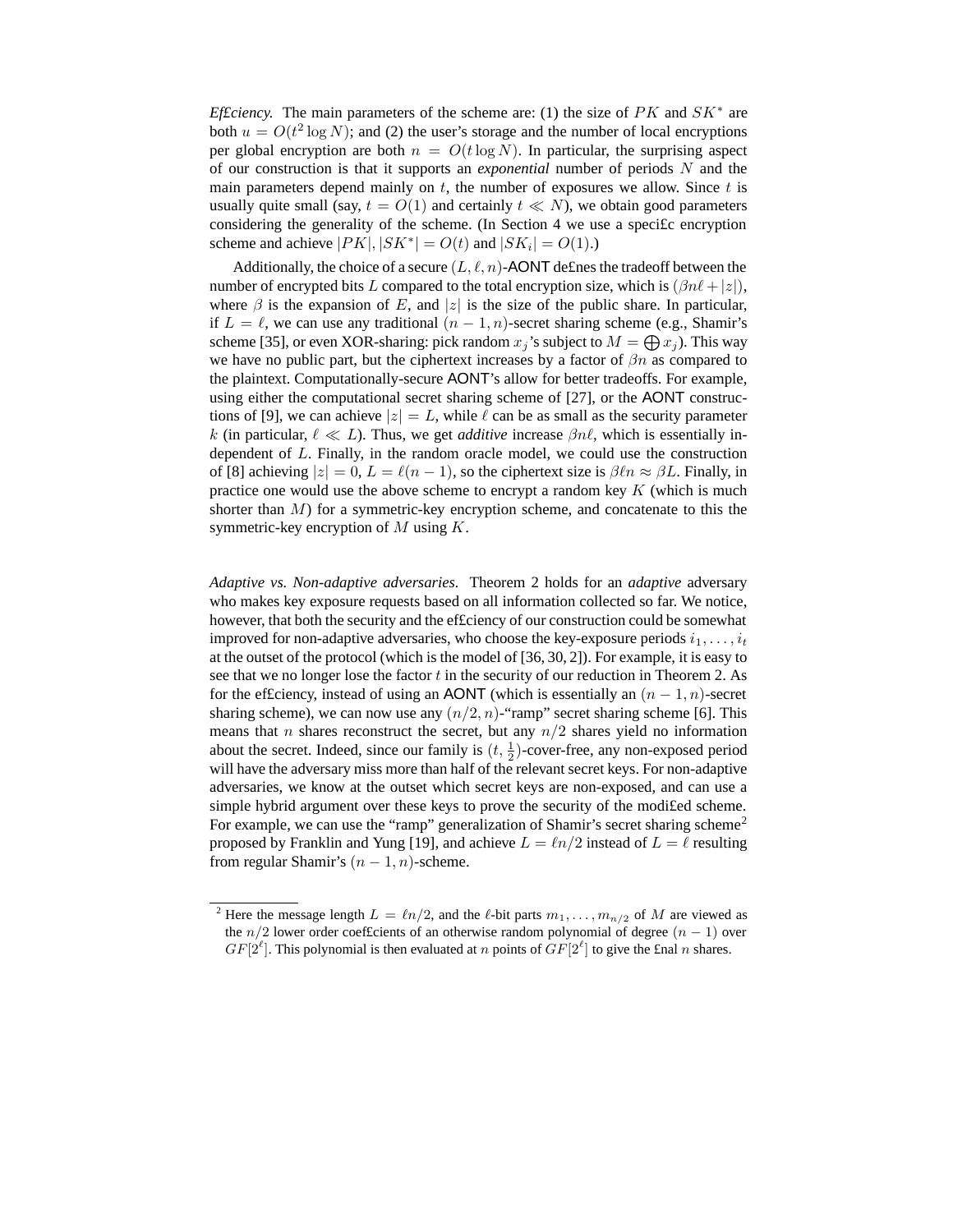## **4 Semantic Security Based on DDH**

In this section, we present an efficient strongly  $(t, N)$ -key-insulated scheme, whose semantic security can be proved under the DDH assumption.

We £rst describe the basic encryption scheme we build upon. The key generation algorithm Gen(1<sup>k</sup>) selects a random prime q with  $|q| = k$  such that  $p = 2q + 1$  is prime. This de£nes a unique subgroup  $\mathbb{G} \subset \mathbb{Z}_p^*$  of size q in which the DDH assumption is assumed to hold; namely, it is hard to disinguish a random tuple  $(g, h, u, v)$  of four independent elements in G from a random tuple satisfying  $\log_g u = \log_h v$ . Given group  $\mathbb{G}$ , key generation proceeds by selecting random elements  $g, h \in \mathbb{G}$  and random  $x, y \in \mathbb{Z}_q$ . The public key consists of g, h, and the Pedersen commitment [33] to x and  $y: z = g^x h^y$ . The secret key contains both x and y. To encrypt  $M \in \mathbb{G}$ , choose random  $r \in \mathbb{Z}_q$  and compute  $(g^r, h^r, z^rM)$ . To decrypt  $(u, v, w)$ , compute  $M = w/u^xv^y$ . This scheme is very similar to El Gamal encryption [17], except it uses two generators. It has been recently used by [26] in a different context.

*Our Scheme.* Our  $(t, N)$ -key-insulated scheme builds on the above basic encryption scheme and is presented in Figure 1. The key difference is that, after choosing  $\mathbb{G}, g, h$ , as above, we select two random polynomials  $f_x(\tau) \stackrel{\text{def}}{=} \sum_{j=0}^t x_j^* \tau^j$  and  $f_y(\tau) \stackrel{\text{def}}{=}$  $\sum_{j=0}^{t} y_j^* \tau^j$  over  $\mathbb{Z}_q$  of degree t. The public key consists of g, h and Pedersen commitments  $\{z_0^*, \ldots, z_t^*\}$  to the coefficients of the two polynomials (see Figure 1). The user stores the constant terms of the two polynomials (i.e.,  $x_0^*$  and  $y_0^*$ ) and the remaining coeffcients are stored by the physically-secure device. To encrypt during period  $i$ , first  $z_i$  is computed from the public key as  $z_i \stackrel{\text{def}}{=} \Pi_{j=0}^t (z_j^*)^{i^j}$ . Then (similar to the basic scheme), encryption of message M is done by choosing  $r \in \mathbb{Z}_q$  at random and computing  $(g^r, h^r, z_i^r M)$ . Using our notation from above, it is clear that  $z_i = g^{f_x(i)} h^{f_y(i)}$ . Thus, as long as the user has secret key  $SK_i = (f_x(i), f_y(i))$  during period i, decryption during that period may be done just as in the basic scheme. As for key evolution, the user begins with  $SK_0 = (x_0^*, y_0^*) = (f_x(0), f_y(0))$ . At the start of any period i, the device transmits partial key  $SK_i' = (x_i', y_i')$  to the user. Note that (cf. Figure 1)  $x'_i = f_x(i) - f_x(i-1)$  and  $y'_i = f_y(i) - f_y(i-1)$ . Thus, since the user already has  $SK_{i-1}$ , the user may easily compute  $SK_i$  from these values. At this point, the user erases  $SK_{i-1}$ , and uses  $SK_i$  to decrypt for the remainder of the time period.

**Theorem 3.** *Under the DDH assumption, the encryption scheme of Figure 1 is strongly* (t, N)*-key-insulated under plaintext-only attacks. Furthermore, it has secure key updates and supports random-access key updates.*

*Proof.* Showing secure key updates is trivial, since an adversary who exposes keys  $SK_{i-1}$  and  $SK_i$  can compute the value  $SK_i'$  by itself (and thereby perfectly simulate a key-update exposure at period i). Similarly, random-access key updates can be done using partial keys  $SK'_{ij} = (x'_{ij}, y'_{ij})$ , where  $x'_{ij} = f_x(i) - f_x(j)$ ,  $y'_{ij} = f_y(i) - f_y(j)$ . The user can then compute  $x_i = x_j + x'_{ij}$  and  $y_i = y_j + y'_{ij}$ .

We now show that the scheme satisfes Definition 2. By a standard hybrid argument [4], it is sufficient to consider an adversary  $A$  who asks a single query to its left-orright oracle (for some time period i of A's choice) and must guess the value  $b_i$ . So we assume  $A$  makes only a single query to the LR oracle during period  $i$  for which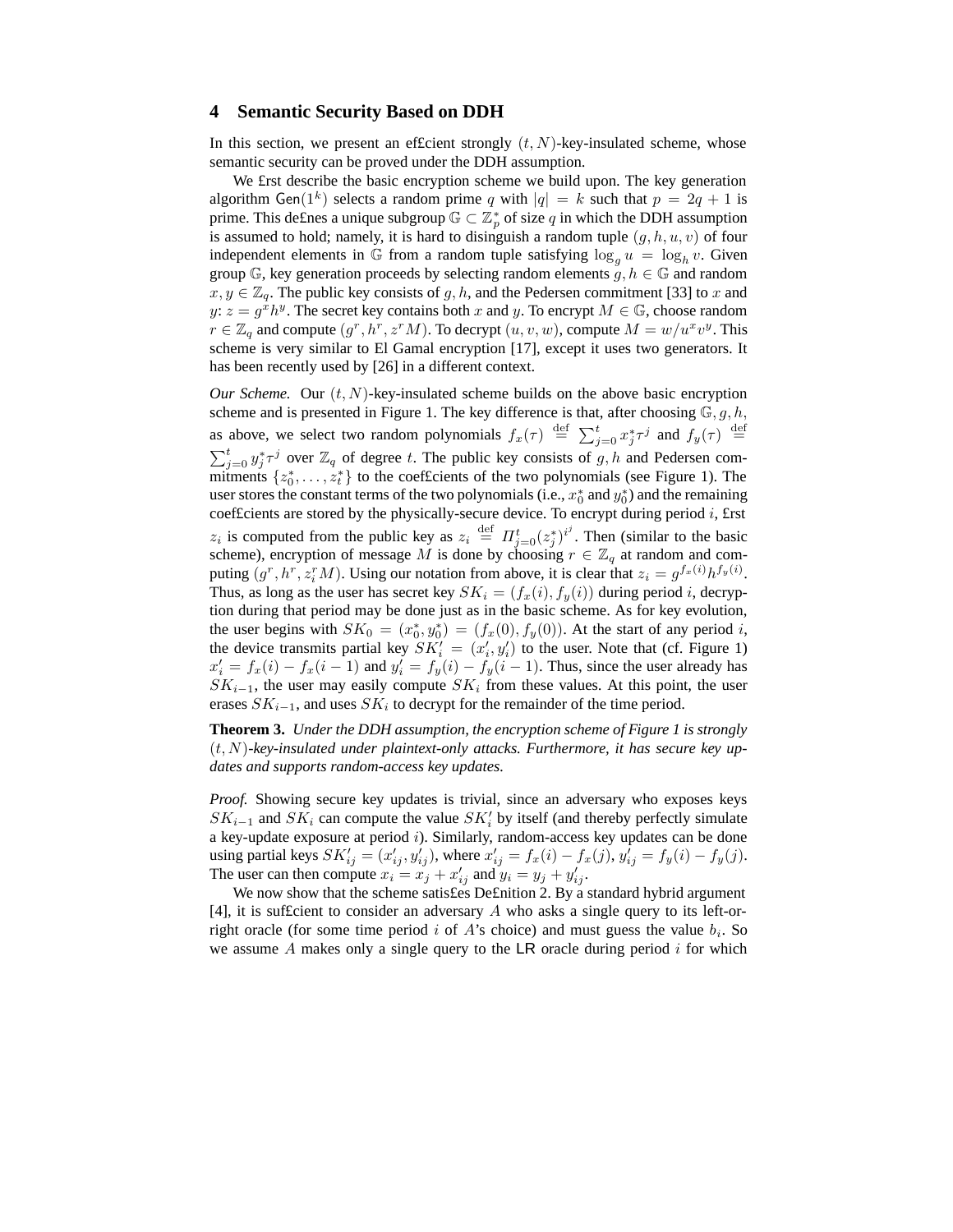| $\mathcal{G}(1^k)$ : $(g, h, q) \leftarrow$ Gen $(1^k)$ ; $x_0^*, y_0^*, \ldots, x_t^*, y_t^* \leftarrow \mathbb{Z}_q$ |                                                                               |
|------------------------------------------------------------------------------------------------------------------------|-------------------------------------------------------------------------------|
| $z_0^* := q^{x_0^*} h^{y_0^*}, \ldots, z_t^* := q^{x_t^*} h^{y_t^*}; \ \ \mathit{PK} := (q, h, z_0^*, \ldots, z_t^*)$  |                                                                               |
| $SK^* := (x_1^*, y_1^*, \ldots, x_t^*, y_t^*)$ ; $SK_0 := (x_0^*, y_0^*)$                                              |                                                                               |
| return $PK, SK^*, SK_0$                                                                                                |                                                                               |
| $\mathcal{U}^*(i, SK^* = (x_1^*, y_1^*, \ldots, x_t^*, y_t^*)$ :                                                       | $\mathcal{U}(i, SK_{i-1} = (x_{i-1}, y_{i-1}), SK'_{i} = (x'_{i}, y'_{i}))$ : |
| $x'_i := \sum_{j=1}^t x_j^* (i^j - (i-1)^j)$                                                                           | $x_i := x_{i-1} + x'_i$                                                       |
| $y'_i := \sum_{j=1}^t y_j^* (i^j - (i-1)^j)$                                                                           | $y_i := y_{i-1} + y'_i$                                                       |
| return $SK'_{i} = (x'_{i}, y'_{i})$                                                                                    | return $SK_i = (x_i, y_i)$                                                    |
| $\mathcal{E}_{(g,h,z_0^*,,z_n^*)}(i,M)$ :                                                                              | $\mathcal{D}_{(x_i,y_i)}(\langle i,C=(u,v,w)\rangle)$ :                       |
| $z_i := \prod_{i=0}^t (z_i^*)^{i^j}$                                                                                   | $M := w/u^{x_i}v^{y_i}$                                                       |
| $r \leftarrow \mathbb{Z}_q$                                                                                            | return $M$                                                                    |
| $C := (q^r, h^r, z_i^r M)$                                                                                             |                                                                               |
| return $\langle i, C \rangle$                                                                                          |                                                                               |

**Fig. 1.** Semantically-secure key-updating encryption scheme based on DDH.

it did not make a key exposure request. In the original experiment (cf. Figure 1), the output of  $\mathsf{LR}_{PK,b}(i, M_0, M_1)$  is defined as follows: choose  $r \in \mathbb{Z}_q$  at random and output  $(g^r, h^r, z_i^r M_{b_i})$ . Given a tuple  $(g, h, u, v)$  which is either a DDH tuple or a random tuple, modify the original experiment as follows: the output of  $\mathsf{LR}_{PK,b}(i, M_0, M_1)$  will be  $(u, v, u^{x_i}v^{y_i}M_b)$ . Note that if  $(g, h, u, v)$  is a DDH tuple, then this is a perfect simulation of the original experiment. On the other hand, if  $(g, h, u, v)$  is a random tuple then, under the DDH assumption, the success of any PPT adversary in this modi£ed experiment cannot differ by more than a negligible amount from its success in the original experiment. It is important to note that, in running the experiment, we can answer all of A's key exposure requests correctly since all secret keys are known. Thus, in contrast to [36, 30], we may handle an adaptive adversary who chooses when to make key exposure requests based on all information seen during the experiment.

Assume now that  $(g, h, u, v)$  is a random tuple and  $\log_g h \neq \log_u v$  (this will occur with all but negligible probability). We claim that the adversary's view in the modifed experiment is independent of b. Indeed, the adversary knows only t values of  $f_x(\cdot)$  and  $f_y(\cdot)$  (at points other than i), and since both  $f_x(\cdot)$  and  $f_y(\cdot)$  are random polynomials of degree t, the values  $x_i, y_i$  (=  $f_x(i), f_y(i)$ ) are *information-theoretically* uniformly distributed, subject only to:

$$
\log_g z_i = x_i + y_i \log_g h. \tag{1}
$$

Consider the output of the encryption oracle  $(u, v, u^{x_i}v^{y_i}M_b)$ . Since:

$$
\log_u(u^{x_i}v^{y_i}) = x_i + y_i \log_u v,\tag{2}
$$

and (1) and (2) are linearly independent, the conditional distribution of  $u^{x_i}v^{y_i}$  (conditioned on  $b_i$  and the adversary's view) is uniform. Thus, the adversary's view is independent of  $b_i$  (and hence b). This implies that the success probability of A in this modified experiment is  $1/2$ , and hence the success probability of  $A$  in the original experiment is at most negligibly different from 1/2.

We now consider security against the physically-secure device; in this case, there are no key exposure requests but the adversary learns  $SK^*$ . Again, it is sufficient to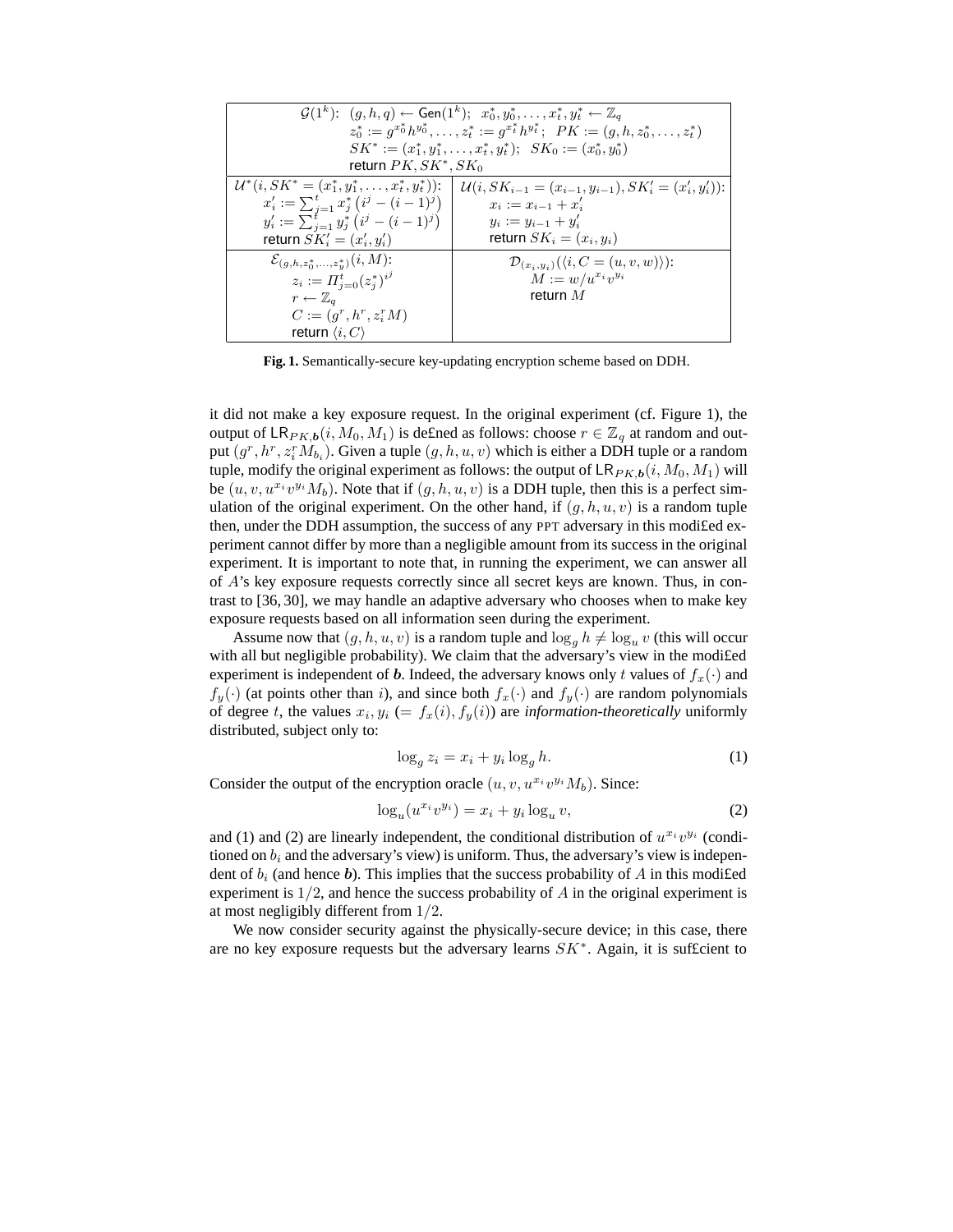consider an adversary who asks a single query to its left-or-right oracle (for time period i of its choice) and must guess the value  $b_i$ . Since  $SK^*$  only contains the t highestorder coefficients of t-degree polynomials, the pair  $(x_i, y_i)$  is information-theoretically uniformly distributed (for all i) subject to  $x_i + y_i \log_q h = \log_q z_i$ . An argument similar to that given previously shows that the success probability of the adversary is at most negligibly better than 1/2, and hence the scheme satis£es De£nition 4.

## **5 Chosen-Ciphertext Security Based on DDH**

We may modify the scheme given in the previous section so as to be resistant to chosenciphertext attacks. In doing so, we build upon the chosen-ciphertext-secure (standard) public-key encryption scheme of Cramer and Shoup [11].

| $\mathcal{G}(1^k)$ : $(q, h, q) \leftarrow$ Gen $(1^k)$ ; $H \leftarrow$ UOWH $(1^k)$                                                          |                                                                            |  |
|------------------------------------------------------------------------------------------------------------------------------------------------|----------------------------------------------------------------------------|--|
| for $i = 0$ to t and $n = 0$ to 2:                                                                                                             |                                                                            |  |
| $x_{i,n}^*, y_{i,n}^* \leftarrow \mathbb{Z}_q$                                                                                                 |                                                                            |  |
| for $i = 0$ to t:                                                                                                                              |                                                                            |  |
| $z_i^* := q^{x_{i,0}^*} h^{y_{i,0}^*}; c_i^* := q^{x_{i,1}^*} h^{y_{i,1}^*}; d_i^* := q^{x_{i,2}^*} h^{y_{i,2}^*}$                             |                                                                            |  |
| $PK := (q, h, H, \{z_i^*, c_i^*, d_i^*\}_{0 \leq i \leq t})$                                                                                   |                                                                            |  |
| $SK^* := (\{x_{i,n}^*, y_{i,n}^*\}_{2 \leq i \leq t, 0 \leq n \leq 2}); SK_0 := (\{x_{i,n}^*, y_{i,n}^*\}_{0 \leq i \leq 1, 0 \leq n \leq 2})$ |                                                                            |  |
| return $PK, SK^*, SK_0$                                                                                                                        |                                                                            |  |
| $\mathcal{U}^*(i, SK^*)$ :                                                                                                                     | $\mathcal{U}(i, SK_{i-1}, SK_i')$ :                                        |  |
| for $n = 0$ to 2:                                                                                                                              | for $n = 0$ to 2:                                                          |  |
| $x'_{i,n} := \sum_{j=2}^{t} x^*_{j,n} (i^j - (i-1)^j)$<br>$y'_{i,n} := \sum_{j=2}^{t} y^*_{j,n} (i^j - (i-1)^j)$                               | $x_{i,n} = x_{i-1,n} + x'_{i,n} + x_{1,n}$                                 |  |
|                                                                                                                                                | $y_{i,n} = y_{i-1,n} + y'_{i,n} + y_{1,n}$                                 |  |
| return $SK'_{i} = (\{x'_{i,n}, y'_{i,n}\}_{0 \leq n \leq 2})$                                                                                  | return $SK_i = (\{x_{i,n}, y_{i,n}, x_{1,n}, y_{1,n}\}_{0 \leq n \leq 2})$ |  |
| $\mathcal{E}_{PK}(i, M)$ :                                                                                                                     | $\mathcal{D}_{SK_i}(\langle i, C=(u, v, w, e \rangle)).$                   |  |
| $z_i := \prod_{j=0}^t (z_i^*)^{i^j}; \ c_i := \prod_{j=0}^t (c_i^*)^{i^j}$                                                                     | $\alpha := H(u, v, w)$                                                     |  |
| $d_i := \prod_{i=0}^t (d_i^*)^{i^j}$                                                                                                           | if $u^{x_{i,1}+x_{i,2}\alpha}v^{y_{i,1}+y_{i,2}\alpha} \neq e$             |  |
| $r \leftarrow \mathbb{Z}_q$                                                                                                                    | return $\perp$                                                             |  |
| $C := (q^r, h^r, z_i^r M, (c_i d_i^{\alpha})^r),$                                                                                              | else $M := w/u^{x_{i,0}}v^{y_{i,0}}$                                       |  |
| where $\alpha \stackrel{\text{def}}{=} H(g^r, h^r, z_i^r M)$                                                                                   | return $M$                                                                 |  |
| return $\langle i, C \rangle$                                                                                                                  |                                                                            |  |

**Fig. 2.** Chosen-ciphertext-secure key-updating encryption scheme based on DDH.

We brie¤y review the "basic" Cramer-Shoup scheme (in part to conform to the notation used in Figure 2). Given generators  $g, h$  of group  $\mathbb{G}$  (as described in the previous section), secret keys  $\{x_n, y_n\}_{0 \leq n \leq 2}$  are chosen randomly from  $\mathbb{Z}_q$ . Then, public-key components  $z = g^{x_0} h^{y_0}$ ,  $c = \overline{g^{x_1}} h^{y_1}$ , and  $d = g^{x_2} h^{y_2}$  are computed. In addition, a function  $H$  is randomly chosen from a family of universal one-way hash functions. The public key is  $(g, h, z, c, d, H)$ .

To encrypt a message  $M \in \mathbb{G}$ , a random element  $r \in \mathbb{Z}_q$  is chosen and the ciphertext is:  $(g^r, h^r, z^r M, (cd^{\alpha})^r)$ , where  $\alpha = H(g^r, h^r, z^r M)$ . To decrypt a ciphertext  $(u, v, w, e)$ , we first check whether  $u^{x_1+x_2\alpha}v^{y_1+y_2\alpha} = e$ . If not, we output  $\perp$ . Otherwise, we output  $M = w/u^{x_0}v^{y_0}$ .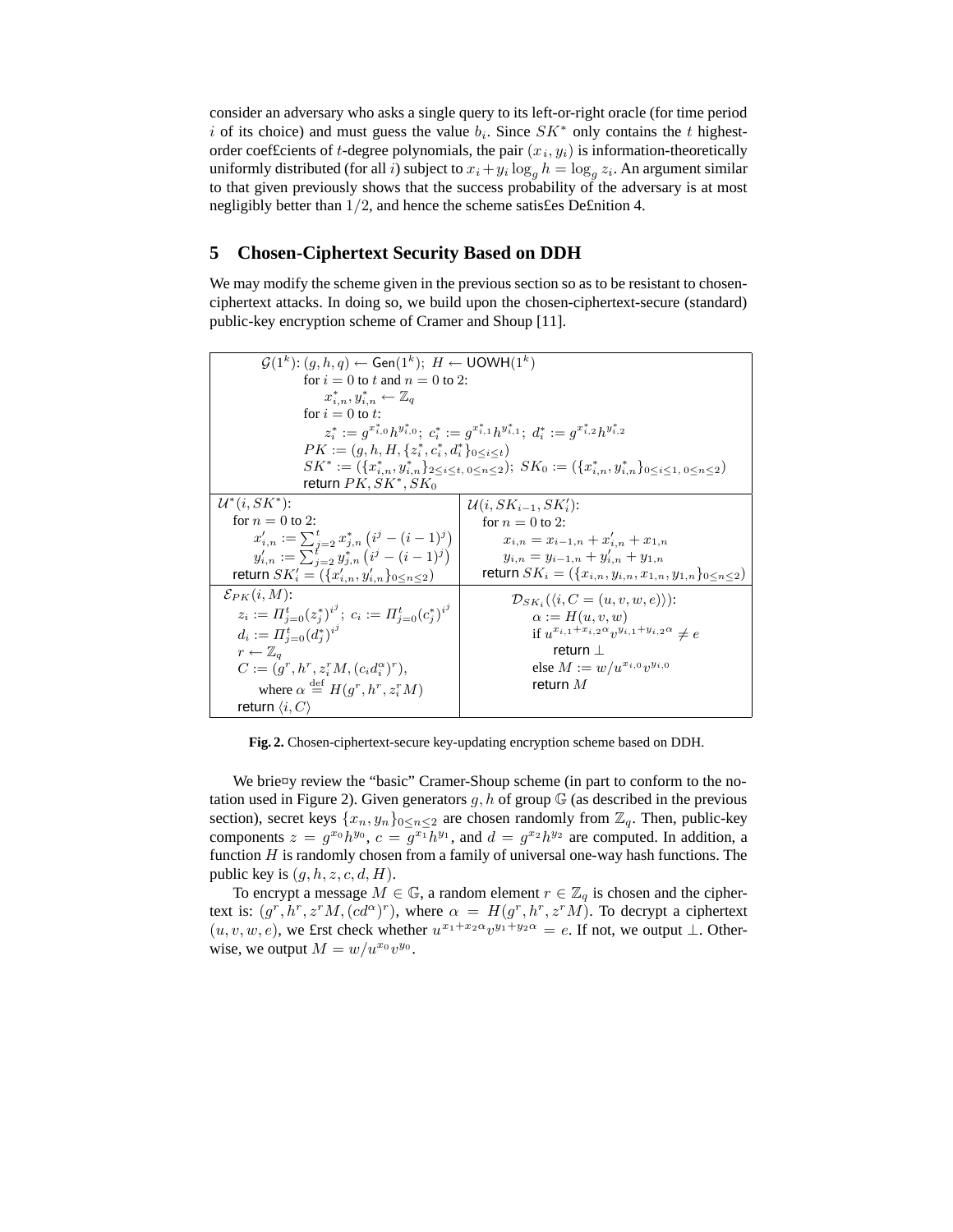In our extended scheme (cf. Figure 2), we choose six random, degree-t polynomials (over  $\mathbb{Z}_q$ )  $f_{x_0}, f_{y_0}, f_{x_1}, f_{y_1}, f_{x_2}, f_{y_2},$  where  $f_{x_n}(\tau) \stackrel{\text{def}}{=} \sum_{j=0}^t x_{j,n}^* \tau^j$  and  $f_{y_n}(\tau) \stackrel{\text{def}}{=}$  $\sum_{j=0}^{t} y_{j,n}^{*} \tau^{j}$  for  $0 \leq n \leq 2$ . The public key consists of  $g, h, H$ , and Pedersen commitments to the coef£cients of these polynomials. The user stores the constant term *and* the coef£cient of the linear term for each of these polynomials, and the remaining coef£cients are stored by the physically-secure device.

To encrypt during period i, a user £rst computes  $z_i, c_i$ , and  $d_i$  by evaluating the polynomials "in the exponent" (see Figure 2). Then, just as in the basic scheme, encryption of M is performed by choosing random  $r \in \mathbb{Z}_q$  and computing  $(g^r, h^r, z_i^r M, (c_i d_i^{\alpha})^r)$ , where  $\alpha \stackrel{\text{def}}{=} H(g^r, h^r, z_i^r M)$ . Notice that  $z_i = g^{f_{x_0}(i)} h^{f_{y_0}(i)}$ ,  $c_i = g^{f_{x_1}(i)} h^{f_{y_1}(i)}$ , and  $d_i = g^{f_{x_2}(i)} h^{f_{y_2}(i)}$ . Thus, the user can decrypt (just as in the basic scheme) as long as he has  $f_{x_n}(i)$ ,  $f_{y_n}(i)$  for  $0 \le n \le 2$ . In fact, the secret key  $SK_i$  includes these values; in addition, the secret key at all times includes the linear coef£cients  $x_{1,0}^*, y_{1,0}^*, \ldots, x_{1,2}^*, y_{1,2}^*$ . These values are used to help update  $SK_i$ .

**Theorem 4.** *Under the DDH assumption, the encryption scheme of Figure 2 is strongly* (t−2, N)*-key-insulated under chosen-ciphertext attacks. Furthermore, the scheme has secure key updates and supports random-access key updates.*

*Proof.* That the scheme has secure key updates is trivial, since  $SK_i'$  may be computed from  $SK_{i-1}$  and  $SK_i$ . Random-access key updates are done analogously to the scheme of the previous section. We now show the key-insulated security of the scheme (cf. De£nition 2). A standard hybrid argument [4] shows that it is suf£cient to consider an adversary A who makes only a single request to its left-or-right oracle (for time period i of the adversary's choice) and must guess the value  $b_i$ . We stress that polynomiallymany calls to the decryption oracle are allowed.

Assume A makes a single query to the LR oracle during period i for which it did not make a key exposure request. In the original experiment (cf. Figure 2), the output of  $\mathsf{LR}_{PK,b}(i, M_0, M_1)$  is as follows: choose  $r \leftarrow \mathbb{Z}_q$  and output  $(g^r, h^r, z_i^r M_{b_i}, (c_i d_i^{\alpha})^r)$ , where  $\alpha$  is as above. As in the proof of Theorem 3, we now modify the experiment. Given a tuple  $(g, h, u, v)$  which is either a DDH tuple or a random tuple, we define the output of  $\mathsf{LR}_{PK,b}(i, M_0, M_1)$  to be  $(u, v, \tilde{w} = u^{x_{i,0}}v^{y_{i,0}}M_{b_i}, \tilde{e} = u^{x_{i,1}+x_{i,2}\alpha}v^{y_{i,1}+y_{i,2}\alpha}),$ where  $\alpha \stackrel{\text{def}}{=} H(u, v, \tilde{w})$ . Note that if  $(g, h, u, v)$  is a DDH tuple, then this results in a perfect simulation of the original experiment. On the other hand, if  $(q, h, u, v)$  is a random tuple, then, under the DDH assumption, the success of any PPT adversary cannot differ by a non-negligible amount from its success in the original experiment. As in the proof of Theorem 3, note that, in running the experiment, we can answer all of A's key exposure queries. Thus, the proof handles an adaptive adversary whose key exposure requests may be made based on all information seen up to that point.

Assume now that  $(g, h, u, v)$  is a random tuple and  $\log_g h \neq \log_u v$  (this happens with all but negligible probability). We show that, with all but negligible probability, the adversary's view in the modified experiment is independent of **. The proof parallels** [11, Lemma 2]. Say a ciphertext  $\langle i, (u', v', w', e') \rangle$  is *invalid* if  $\log_g u' \neq \log_h v'$ . Then:

*Claim.* If the decryption oracle outputs  $\perp$  for all invalid ciphertexts during the adversary's attack, then the value of  $b_i$  (and hence b) is independent of the adversary's view.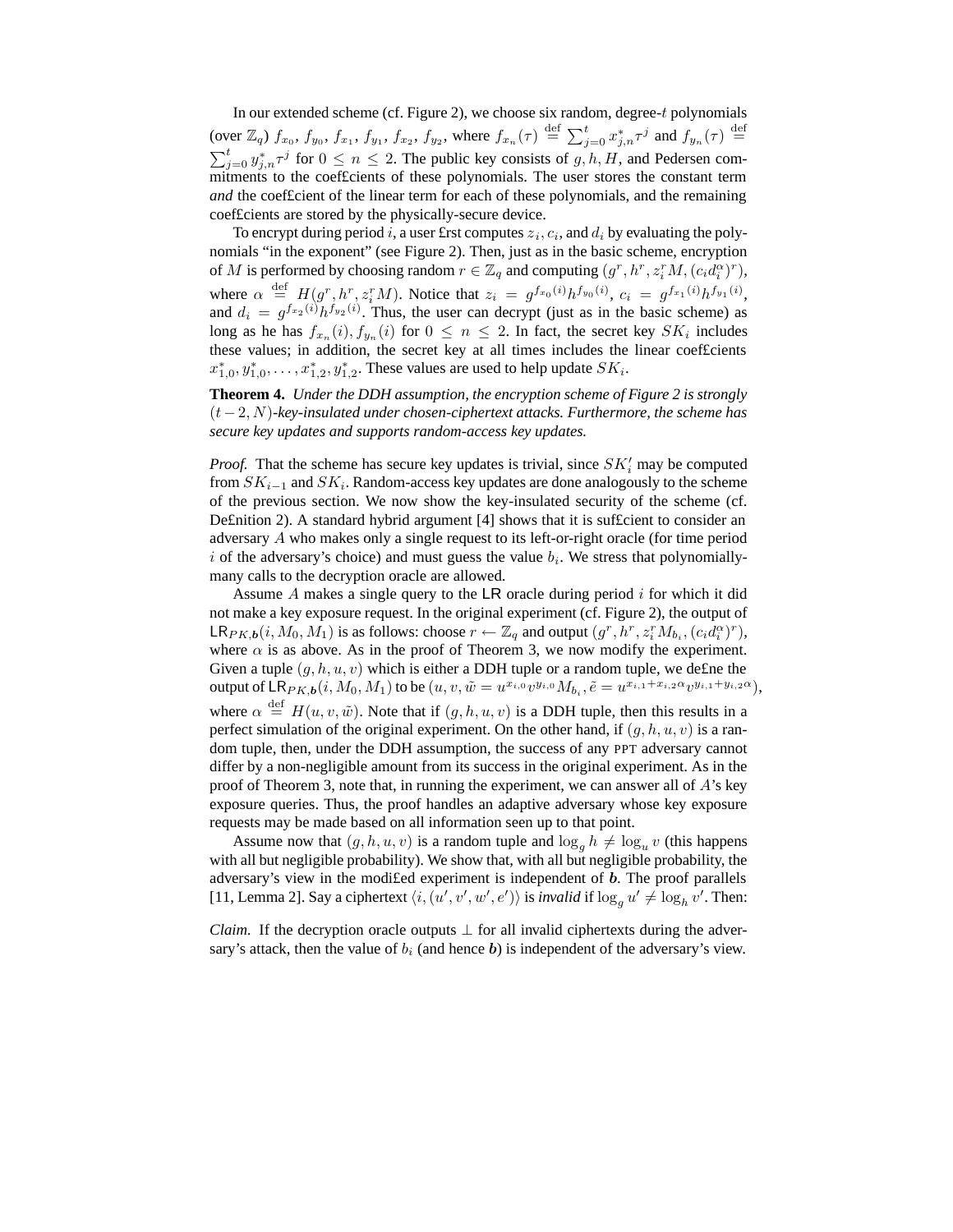The adversary knows at most  $t - 2$  values of  $f_{x_0}(\cdot)$  and  $f_{y_0}(\cdot)$  (at points other than i) and additionally knows the values  $x_{1,0}^*$  and  $y_{1,0}^*$  (the linear terms of these polynomials). Since  $f_{x_0}(\cdot)$  and  $f_{y_0}(\cdot)$  are random polynomials of degree t, the values  $x_{i,0}, y_{i,0}$  (=  $f_{x_0}(i)$ ,  $f_{y_0}(i)$ ) are uniformly distributed subject to:

$$
\log_g z_i = x_{i,0} + y_{i,0} \log_g h. \tag{3}
$$

Furthermore, when the decryption oracle decrypts valid ciphertexts  $\langle i, (u', v', w', e') \rangle$ , the adversary only obtains linearly-dependent relations  $r' \log_g z_i = r' x_{i,0} + r' y_{i,0} \log_g h$ (where  $r' \stackrel{\text{def}}{=} \log_g u'$ ). Similarly, decryptions of valid ciphertexts at other time periods do not further constrain  $x_{i,0}, y_{i,0}$ . Now consider the third component  $u^{x_{i,0}}v^{y_{i,0}}M_{b_i}$  of the encryption oracle (the only one which depends on  $b_i$ ). Since:

$$
\log_u(u^{x_{i,0}}v^{y_{i,0}}) = x_{i,0} + y_{i,0}\log_u v,\tag{4}
$$

and (3) and (4) are linearly independent, the conditional distribution of  $u^{x_{i,0}}v^{y_{i,0}}$  (conditioned on  $b_i$  and the adversary's view) is uniform. Thus, the adversary's view is independent of  $b_i$ . The following claim now completes the proof of key-insulated security:

*Claim.* With all but negligible probability, the decryption oracle will output  $\perp$  for all invalid ciphertexts.

Consider a ciphertext  $\langle j, (u', v', w', e') \rangle$ , where j represents a period during which a key exposure request was not made. We show that, with all but negligible probability, this ciphertext is rejected if it is invalid. There are two cases to consider: (1)  $j = i$ (recall that i is the period during which the call to the LR oracle is made) and (2)  $i \neq i$ .

When  $j = i$ , the proof of the claim follows the proof of [11, Claim 2] exactly. The adversary knows at most  $t-2$  values of  $f_{x_1}(\cdot), f_{y_1}(\cdot), f_{x_2}(\cdot),$  and  $f_{y_2}(\cdot)$  (at points other than  $i$ ) and additionally knows the linear coef $f$ cients of these polynomials. Since these are all random polynomials of degree t, the values  $(x_{i,1}, y_{i,1}, x_{i,2}, y_{i,2})$  are uniformly distributed subject to:

$$
\log_g c_i = x_{i,1} + y_{i,1} \log_g h \tag{5}
$$

$$
\log_g d_i = x_{i,2} + y_{i,2} \log_g h \tag{6}
$$

$$
\log_u \tilde{e} = x_{i,1} + \alpha x_{i,2} + (\log_u v) y_{i,1} + (\log_u v) \alpha y_{i,2},\tag{7}
$$

where (7) comes from the output of the encryption oracle. If the submitted ciphertext  $\langle i, (u', v', w', e') \rangle$  is invalid and  $(u', v', w', e') \neq (u, v, \tilde{w}, \tilde{e})$ , there are three possibilities:

**Case 1.**  $(u', v', w') = (u, v, \tilde{w})$ . In this case,  $v' \neq \tilde{v}$  ensures that the decryption oracle will reject.

**Case 2.**  $(u', v', w') \neq (u, v, \tilde{w})$  but  $H(u', v', w') = H(u, v, \tilde{w})$ . This violates the security of the universal one-way hash family and hence cannot occur with non-negligible probability. See [11].

**Case 3.**  $H(u', v', w') \neq H(u, v, \tilde{w})$ . The decryption oracle will reject unless:

$$
\log_{u'} e' = x_{i,1} + \alpha' x_{i,2} + (\log_{u'} v') y_{i,1} + (\log_{u'} v') \alpha' y_{i,2}.
$$
 (8)

But (5)–(8) are all linearly independent, from which it follows that the decryption oracle rejects except with probability  $1/q$ . (As in [11], each rejection further constrains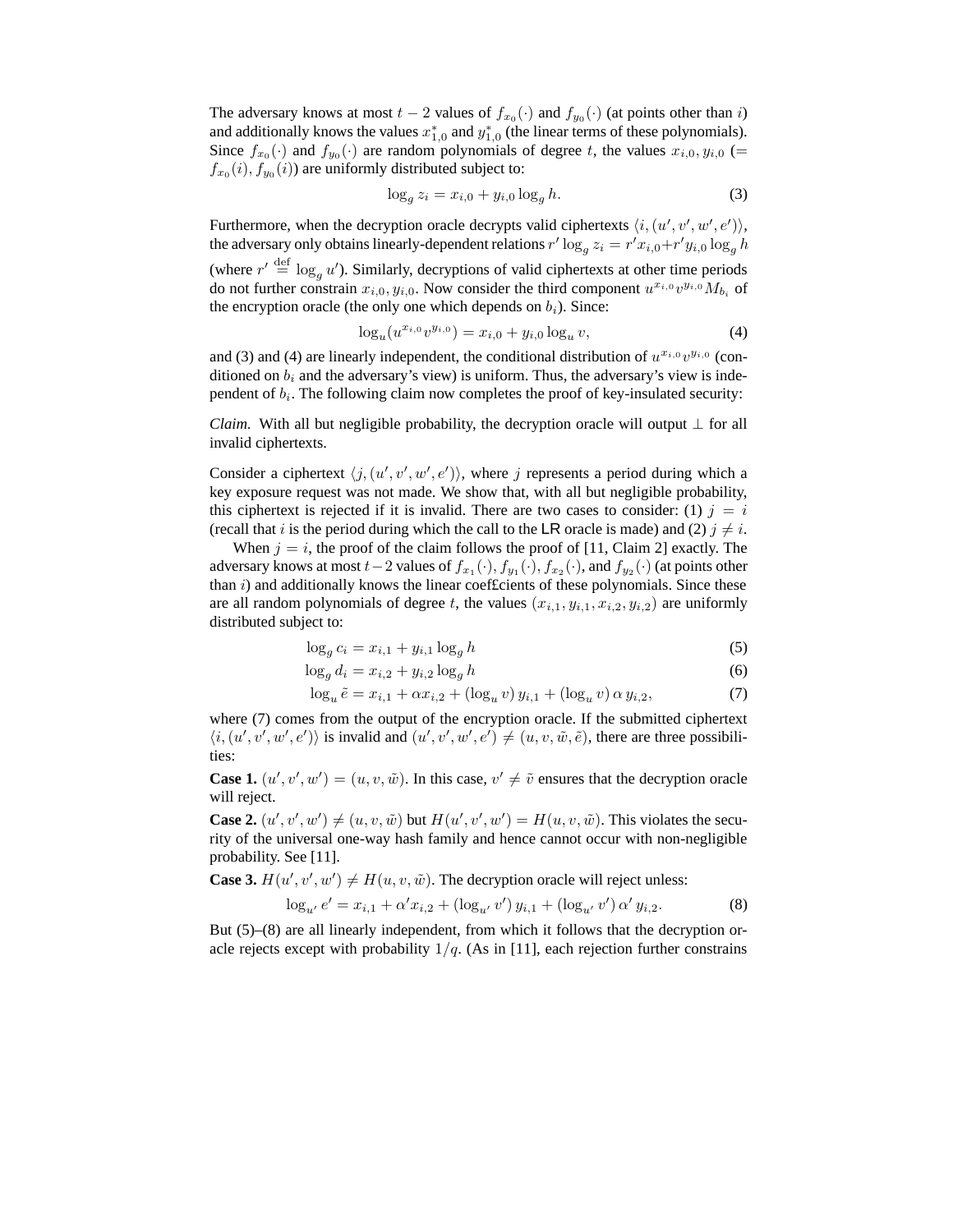the values  $(x_{i,1}, y_{i,1}, x_{i,2}, y_{i,2})$ ; however, the  $k^{\text{th}}$  query will be rejected except with probability at most  $1/(q - k + 1)$ .)

When  $j \neq i$ , the values  $(x_{i,1}, y_{i,1}, x_{i,2}, y_{i,2}, x_{j,1}, y_{j,1}, x_{j,2}, y_{j,2})$  are uniformly distributed subject only to  $(5)$ – $(7)$  and:

$$
\log_g c_j = x_{j,1} + y_{j,1} \log_g h \tag{9}
$$

$$
\log_g d_j = x_{j,2} + y_{j,2} \log_g h. \tag{10}
$$

Here, we make crucial use of the fact that the adversary has made at most  $t - 2$  key exposure requests — had the adversary learned  $t - 1$  points on the polynomials, this (along with knowledge of the linear coef£cients) would yield additional linear relations (e.g., between  $x_{i,1}$  and  $x_{i,1}$ ), and the proof of security would not go through.

If the ciphertext  $\langle j, (u', v', w', e') \rangle$  submitted by the adversary is invalid, the decryption oracle will reject unless:

$$
\log_{u'} e' = x_{j,1} + \alpha' x_{j,2} + (\log_{u'} v') y_{j,1} + (\log_{u'} v') \alpha' y_{j,2}.
$$
 (11)

Clearly, however,  $(5)-(7)$  and  $(9)-(11)$  are all linearly independent, from which it follows that the decryption oracle rejects except with probability  $1/q$ . This completes the proof of  $(t - 2, N)$ -key-insulated security.

The key to the proof above (informally) is that the adversary learns only  $t-1$  "pieces of information" about the polynomials  $f_{x_1}(\cdot), f_{y_1}(\cdot), f_{x_2}(\cdot)$ , and  $f_{y_2}(\cdot)$  (i.e., their values at  $t - 2$  points and their linear coef£cients). Hence, before any calls to the decryption oracle have been made, the pair  $(x_{i,1}, x_{i,1})$  (for example) is uniformly distributed. The proof of *strong* key-insulated security follows exactly the same arguments given above once we notice that  $SK^*$  gives only  $t-1$  "pieces of information" as well (i.e., the  $t-1$ leading coef£cients). We omit further details.

We note that a trivial modification to the scheme achieves  $(t - 1, N)$ -key-insulated security with minimal added complexity: choose random elements  $\{\tilde{x}_{1,n}, \tilde{y}_{1,n}\}_{0 \leq n \leq 2}$ , then set  $\hat{x}_{1,n} = x_{1,n} + \tilde{x}_{1,n}$  and  $\hat{y}_{1,n} = y_{1,n} + \tilde{y}_{1,n}$  for  $0 \le n \le 2$ . Now, include  $\{\tilde{x}_{1,n}, \tilde{y}_{1,n}\}_{0 \le n \le 2}$  with  $SK^*$  and store  $\{\hat{x}_{1,n}, \hat{y}_{1,n}\}_{0 \le n \le 2}$  as part of  $SK_0$  (and have these values be part of  $SK_i$  at all time periods). Key updates are done in the obvious way. Note that  $SK^*$  only stores  $t-1$  "pieces of information" about the random, degree-t polynomials; furthermore,  $t-1$  key exposures only reveal  $t-1$  "pieces of information" as well. Thus, a proof of security follows the proof of the above theorem.

**Acknowledgment:** Shouhuai Xu was partially supported by an NSF grant to the Laboratory for Information Security Technology at George Mason University.

## **References**

- 1. M. Abdalla and L. Reyzin. A New Forward-Secure Digital Signature Scheme. Asiacrypt'00.
- 2. M. Abe and M. Kanda. A Key Escrow Scheme with Time-Limited Monitoring for One-Way Communication. ACISP '00.
- 3. R. Anderson. Invited lecture. ACM CCCS '97.
- 4. M. Bellare, A. Desai, E. Jokipii, and P. Rogaway. A Concrete Security Treatment of Symmetric Encryption: Analysis of the DES Modes of Operation. FOCS '97.
- 5. M. Bellare and S.K. Miner. A Forward-Secure Digital Signature Scheme. Crypto '99.